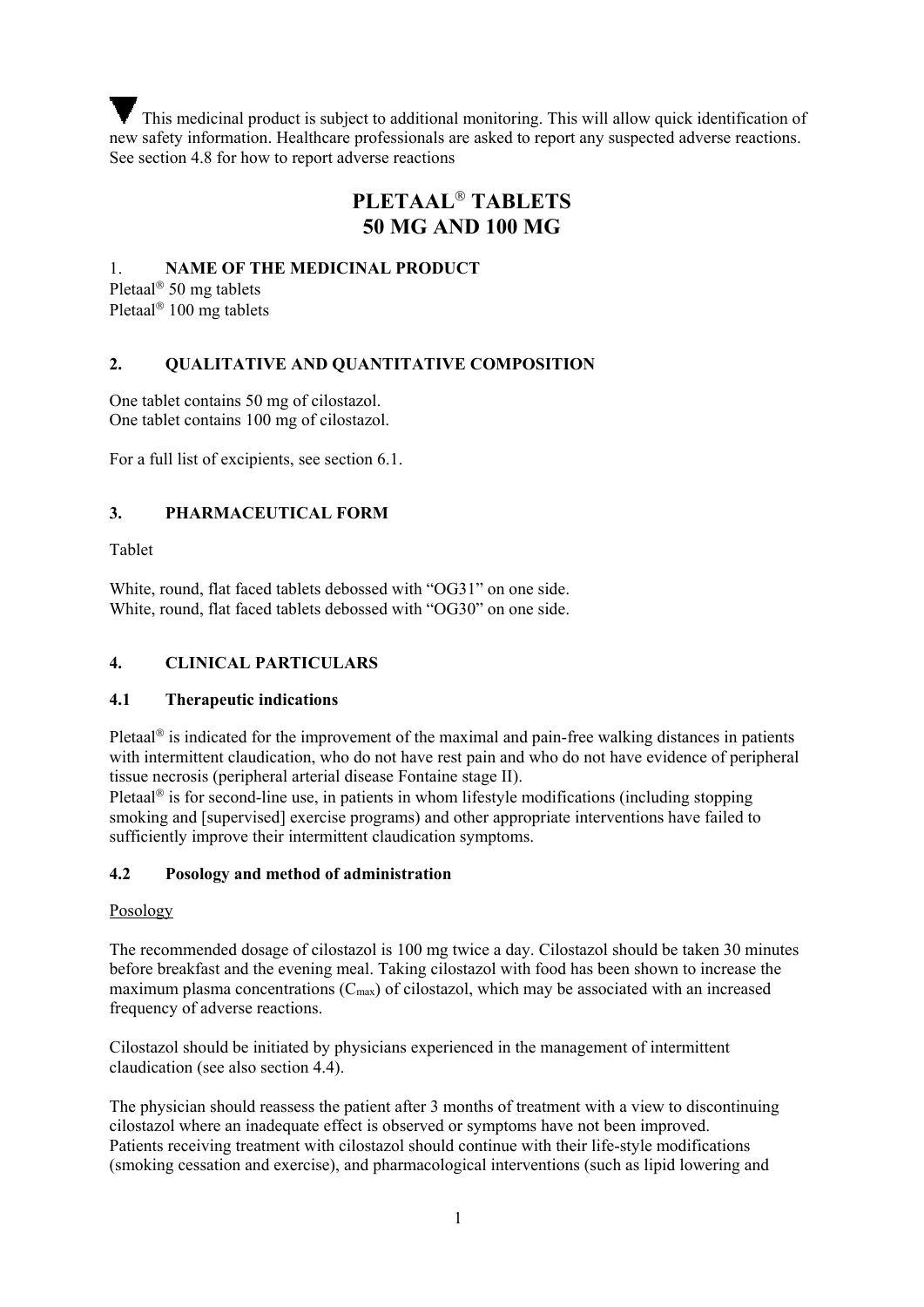antiplatelet treatment) to reduce the risk of cardiovascular events. Cilostazol is not a substitute for such treatments.

Reduction of the dose to 50 mg twice daily is recommended in patients receiving medicines that strongly inhibit CYP3A4, for example some macrolides, azole antifungals, protease inhibitors, or medicines that strongly inhibit CYP2C19, for example omeprazole (see sections 4.4 and 4.5).

#### The elderly

There are no special dosage requirements for the elderly.

#### Paediatric population

Safety and efficacy in children have not been established.

#### Renal impairment

No dose adjustment is necessary in patients with a creatinine clearance of  $> 25$  ml/min. Cilostazol is contraindicated in patients with a creatinine clearance of  $\leq 25$  ml/min.

#### Hepatic impairment

No dosage adjustment is necessary in patients with mild hepatic disease. There are no data in patients with moderate or severe hepatic impairment. Since cilostazol is extensively metabolized by hepatic enzymes, it is contraindicated in patients with moderate or severe hepatic impairment.

#### **4.3 Contraindications**

- Known hypersensitivity to cilostazol or to any of the excipients
- Severe renal impairment: creatinine clearance of  $\leq 25$  ml/min
- Moderate or severe hepatic impairment
- Congestive heart failure
- Pregnancy
- Patients with any known predisposition to bleeding (e.g. active peptic ulceration, recent [within six months] haemorrhagic stroke, proliferative diabetic retinopathy, poorly controlled hypertension)
- Patients with any history of ventricular tachycardia, ventricular fibrillation or multifocal ventricular ectopics, whether or not adequately treated, and in patients with prolongation of the QTc interval
- Patients with a history of severe tachyarrhythmia
- Patients treated concomitantly with two or more additional antiplatelet or anticoagulant agents (e.g. acetylsalicylic acid, clopidogrel, heparin, warfarin, acenocoumarol, dabigatran, rivaroxaban or apixaban)
- Patients with unstable angina pectoris, myocardial infarction within the last 6 months, or a coronary intervention in the last 6 months.

#### **4.4 Special warnings and precautions for use**

The suitability of treatment with cilostazol should be carefully considered alongside other treatment options such as revascularisation.

Based on its mechanism of action, cilostazol may induce tachycardia, palpitation, tachyarrhythmia and/or hypotension. The increase in heart rate associated with cilostazol is approximately 5 to 7 bpm; in patients at risk this consequently may induce angina pectoris.

Patients who may be at increased risk for serious cardiac adverse events as a result of increased heart rate, e.g. patients with stable coronary disease, should be closely monitored during treatment with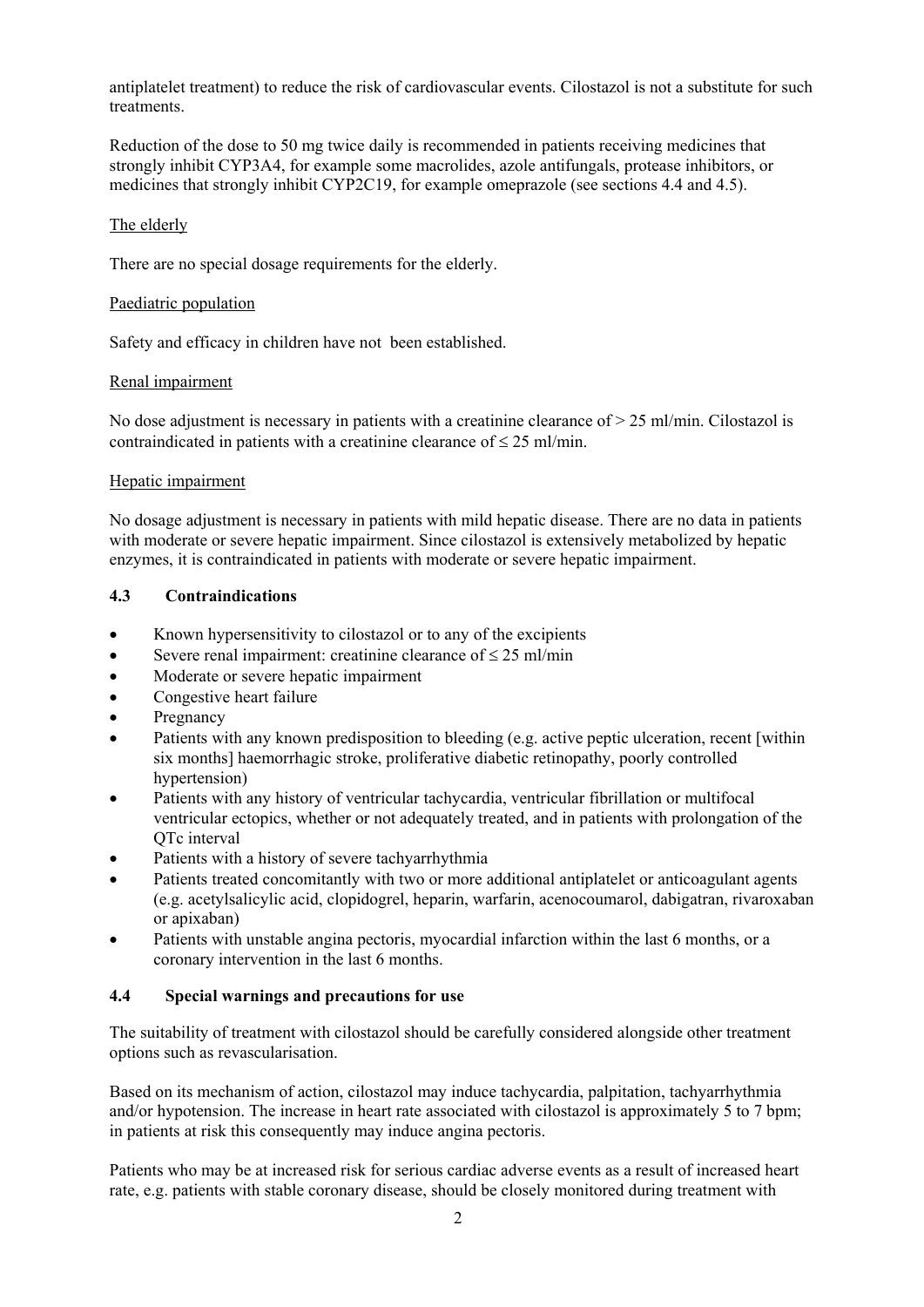cilostazol, while the use of cilostazol in patients with unstable angina pectoris, or myocardial infarction/coronary intervention within the last 6 months, or a history of severe tachyarrhythmia is contraindicated (see section 4.3).

Caution should be exercised when prescribing cilostazol for patients with atrial or ventricular ectopy and patients with atrial fibrillation or flutter.

Patients should be warned to report any episode of bleeding or easy bruising whilst on therapy. In case of retinal bleeding administration of cilostazol should be stopped. Refer to sections 4.3 and 4.5 for further information on bleeding risks.

Due to cilostazol's platelet aggregation inhibitory effect it is possible that an increased bleeding risk occurs in combination with surgery (including minor invasive measurements like tooth extraction). If a patient is to undergo elective surgery and antiplatelet effect is not necessary, cilostazol should be stopped 5 days prior to surgery.

There have been rare or very rare reports of haematological abnormalities including thrombocytopenia, leucopenia, agranulocytosis, pancytopenia and aplastic anaemia (see section 4.8). Most patients recovered on discontinuation of cilostazol. However, some cases of pancytopenia and aplastic anaemia had a fatal outcome.

In addition to reporting episodes of bleeding and easy bruising, patients should be warned to promptly report any other signs which might also suggest the early development of blood dyscrasia such as pyrexia and sore throat. A full blood count should be performed if infection is suspected or there is any other clinical evidence of blood dyscrasia. Cilostazol should be discontinued promptly if there is clinical or laboratory evidence of haematological abnormalities.

In the case of patients receiving strong inhibitors for CYP3A4 or CYP2C19, plasma levels of cilostazol were shown to be increased. In such cases, a cilostazol dosage of 50 mg twice daily is recommended (see section 4.5 for further information).

Caution is needed when co-administering cilostazol with any other agent which has the potential to reduce blood pressure due to the possibility that there may be an additive hypotensive effect with a reflex tachycardia. Refer also to section 4.8.

Caution should be exercised when co-administering cilostazol with any other agents that inhibit platelet aggregation. Refer to sections 4.3 and 4.5*.*

#### **4.5 Interaction with other medicinal products and other forms of interaction**

Inhibitors of platelet aggregation

Cilostazol is a PDE III inhibitor with antiplatelet activity. In a clinical study in healthy subjects, cilostazol given 150mg b.i.d. for five days did not result in prolongation of bleeding time.

#### Acetylsalicylic Acid (ASA)

Short term  $(4$  days) co-administration of ASA with cilostazol suggested a 23-25% increase in inhibition of ADP-induced *ex vivo* platelet aggregation when compared to ASA alone.

There were no apparent trends toward a greater frequency of haemorrhagic adverse effects in patients taking cilostazol and ASA compared to patients taking placebo and equivalent doses of ASA.

#### Clopidogrel and other antiplatelet drugs

Concomitant administration of cilostazol and clopidogrel did not have any effect on platelet count, prothrombin time (PT) or activated partial thromboplastin time (aPTT). All healthy subjects in the study had a prolongation of bleeding time on clopidogrel alone and concomitant administration with cilostazol did not result in a significant additional effect on bleeding time. Caution is advised when co-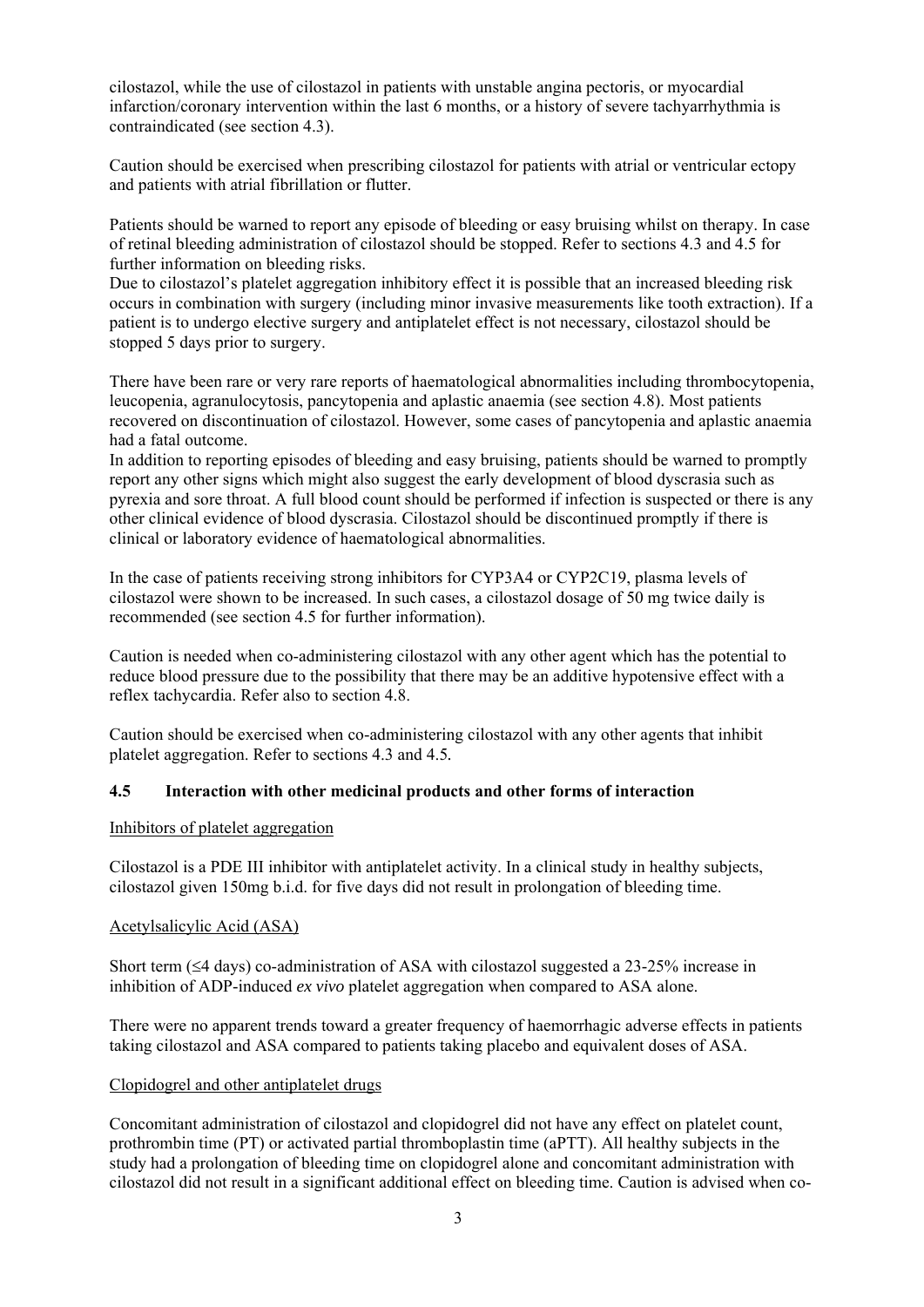administering cilostazol with any drug that inhibits platelet aggregation. Consideration should be given to monitoring the bleeding time at intervals. Cilostazol treatment is contraindicated in patients receiving two or more additional antiplatelet/anticoagulant agents (see section 4.3). A higher rate of haemorrhage was observed with the concomitant use of clopidogrel, ASA and cilostazol in the CASTLE trial.

#### Oral Anticoagulants like warfarin

In a single-dose clinical study, no inhibition of the metabolism of warfarin or an effect on the coagulation parameters (PT, aPTT, bleeding time) was observed. However, caution is advised in patients receiving both cilostazol and any anticoagulant agent, and frequent monitoring is required to reduce the possibility of bleeding.

Cilostazol treatment is contraindicated in patients receiving two or more additional antiplatelet/anticoagulant agents (see section 4.3).

#### Cytochrome P-450 (CYP) enzyme inhibitors

Cilostazol is extensively metabolised by CYP enzymes, particularly CYP3A4 and CYP2C19 and to a lesser extent CYP1A2. The dehydro metabolite, which has 4-7 times the potency of cilostazol in inhibiting platelet aggregation, appears to be formed primarily via CYP3A4. The 4`-trans-hydroxy metabolite, with potency one-fifth that of cilostazol, appears to be formed primarily via CYP2C19. Therefore, drugs inhibiting CYP3A4 (e.g., some macrolides, azole antifungals, protease inhibitors) or CYP2C19 (like proton pump inhibitors, PPIs) increase the total pharmacological activity and could have the potential to enhance the undesirable effects of cilostazol. Consequently, for patients concomitantly taking strong CYP3A4 or CYP2C19 inhibitors the recommended dose is 50 mg twice daily (see section 4.2).

Administration of cilostazol with erythromycin (an inhibitor of CYP3A4) resulted in an increase in the AUC of cilostazol by 72%, accompanied by a 6% increase in AUC of the dehydro metabolite and a 119% increase in AUC of the 4`-trans-hydroxy metabolite.

Based on AUC, the overall pharmacological activity of cilostazol increases 34% when co-administered with erythromycin. Based on these data, the recommended dose of cilostazol is 50 mg bid in the presence of erythromycin and similar agents (e.g., clarithromycin).

Co-administration of ketoconazole (an inhibitor of CYP3A4 with cilostazol resulted in a 117% increase in the AUC of cilostazol, accompanied by a 15% decrease in the AUC of the dehydro metabolite and a 87% increase in the AUC of the 4`-trans-hydroxy metabolite. Based on AUC, the overall pharmacological activity of cilostazol increases 35% when co-administered with ketoconazole. Based on these data, the recommended dose of cilostazol is 50 mg bid in the presence of ketoconazole and similar agents (e.g., itraconazole).

Administration of cilostazol with diltiazem (a weak inhibitor of CYP3A4) resulted in an increase in the AUC of cilostazol of 44%, accompanied by a 4% increase in AUC of the dehydro metabolite and a 43% increase in the AUC of the 4`-trans-hydroxy metabolite.

Based on AUC, overall pharmacological activity of cilostazol increases 19 % when co-administered with diltiazem. Based on these data, no dose adjustment is necessary.

Administration of a single dose of 100 mg cilostazol with 240 ml grapefruit juice (an inhibitor of intestinal CYP3A4) did not have a notable effect on the pharmacokinetics of cilostazol. Based on these data, no dose adjustment is necessary. A clinically relevant effect on cilostazol is still possible at higher quantities of grapefruit juice.

Administration of cilostazol with omeprazole (an inhibitor of CYP2C19) increased the AUC of cilostazol by 22%, accompanied by a 68% increase in the AUC of the dehydro metabolite and a decrease of 36% in the AUC of the 4`-trans hydroxy metabolite. Based on AUC, the overall pharmacological activity increases by 47% when co-administered with omeprazole. Based on these data, the recommended dose of cilostazol is 50 mg bid in the presence of omeprazole.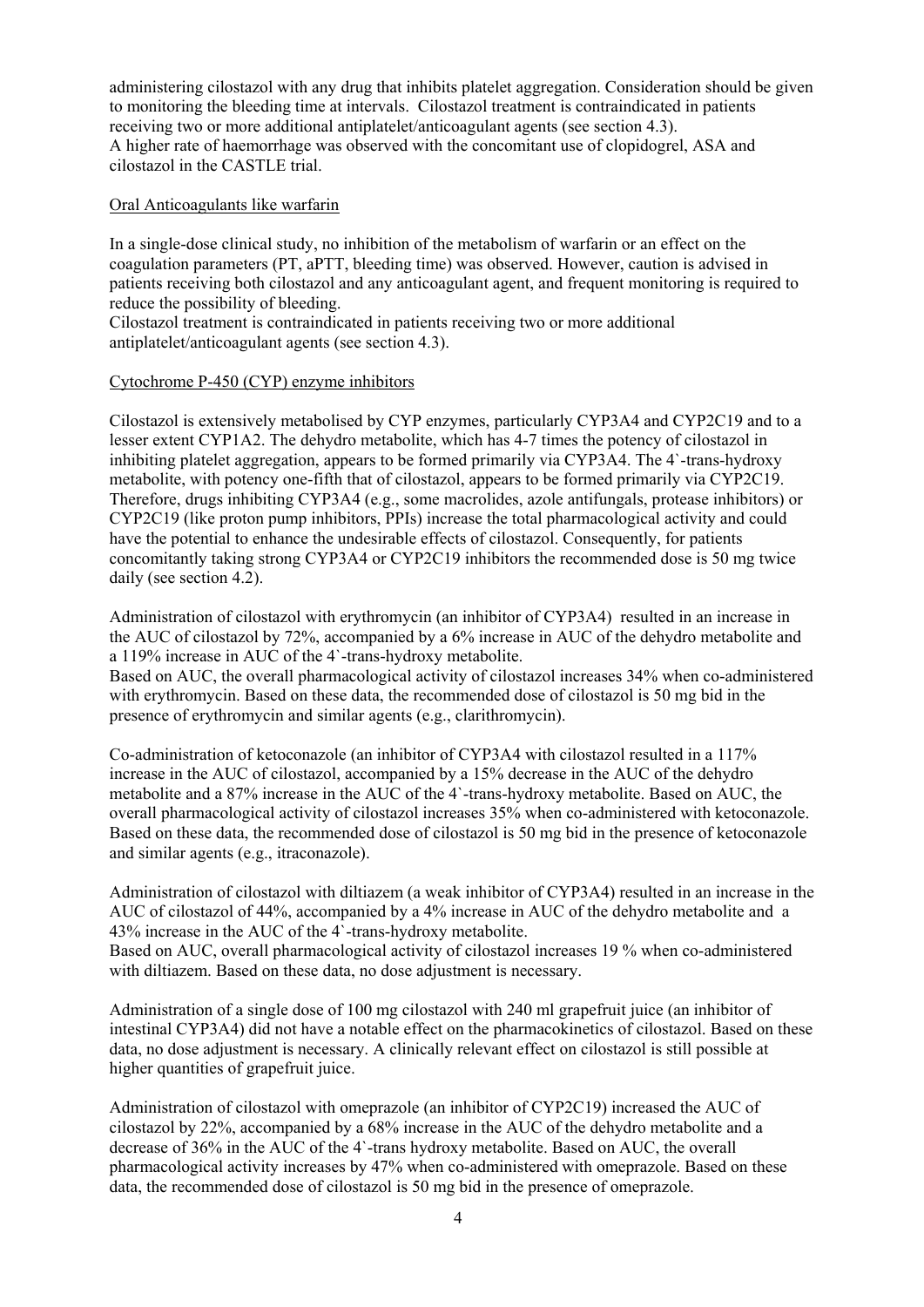#### Cytochrome P-450 enzyme substrates

Cilostazol has been shown to increase the AUC of lovastatin (sensitive substrate for CYP3A4) and its -hydroxy acid by 70%. Caution is advised when cilostazol is co-administered with CYP3A4 substrates with a narrow therapeutic index (e.g., cisapride, halofantrine, pimozide, ergot derivates). Caution is advised in case of co-administration with statins metabolised by CYP3A4, for example simvastatin, atorvastatin and lovastatin.

#### Cytochrome P-450 enzyme inducers

The effect of CYP3A4 and CYP2C19 inducers (such as carbamazepine, phenytoin, rifampicin and St. John's wort) on cilostazol pharmacokinetics has not been evaluated. The antiplatelet effect may theoretically be altered and should be carefully monitored when cilostazol is co-administered with CYP3A4 and CYP2C19 inducers.

In clinical trials, smoking (which induces CYP1A2) decreased cilostazol plasma concentrations by 18%.

#### Other potential interactions

Caution is needed when co-administering cilostazol with any other agent which has the potential to reduce blood pressure due to the possibility that there may be an additive hypotensive effect with a reflex tachycardia.

#### **4.6 Fertility, pregnancy and lactation**

#### Pregnancy

There are no adequate data in the use of cilostazol in pregnant women. Studies in animals have shown reproductive toxicity (see Section 5.3). The potential risk for humans is unknown. Pletal must not be used during pregnancy (see section 4.3).

#### Lactation

The transfer of cilostazol to breast milk has been reported in animal studies. The excretion of cilostazol in human milk is unknown. Due to the potential harmful effect in the newborn child breast fed by a treated mother, the use of Pletal is not recommended during breast feeding.

#### Fertility

Cilostazol reversibly impaired fertility of female mice but not in other animal species (see section 5.3). The clinical significance is unknown.

#### **4.7 Effects on ability to drive and use machines**

Cilostazol may cause dizziness and patients should be warned to exercise caution before they drive or operate machinery.

#### **4.8 Undesirable effects**

The most commonly reported adverse reactions in clinical trials were headache (in  $> 30\%$ ), diarrhoea and abnormal stools (in  $> 15\%$  each). These reactions were usually of mild to moderate intensity and were sometimes alleviated by reducing the dose.

Adverse reactions reported in clinical trials and in the post-marketing period are included in the table below.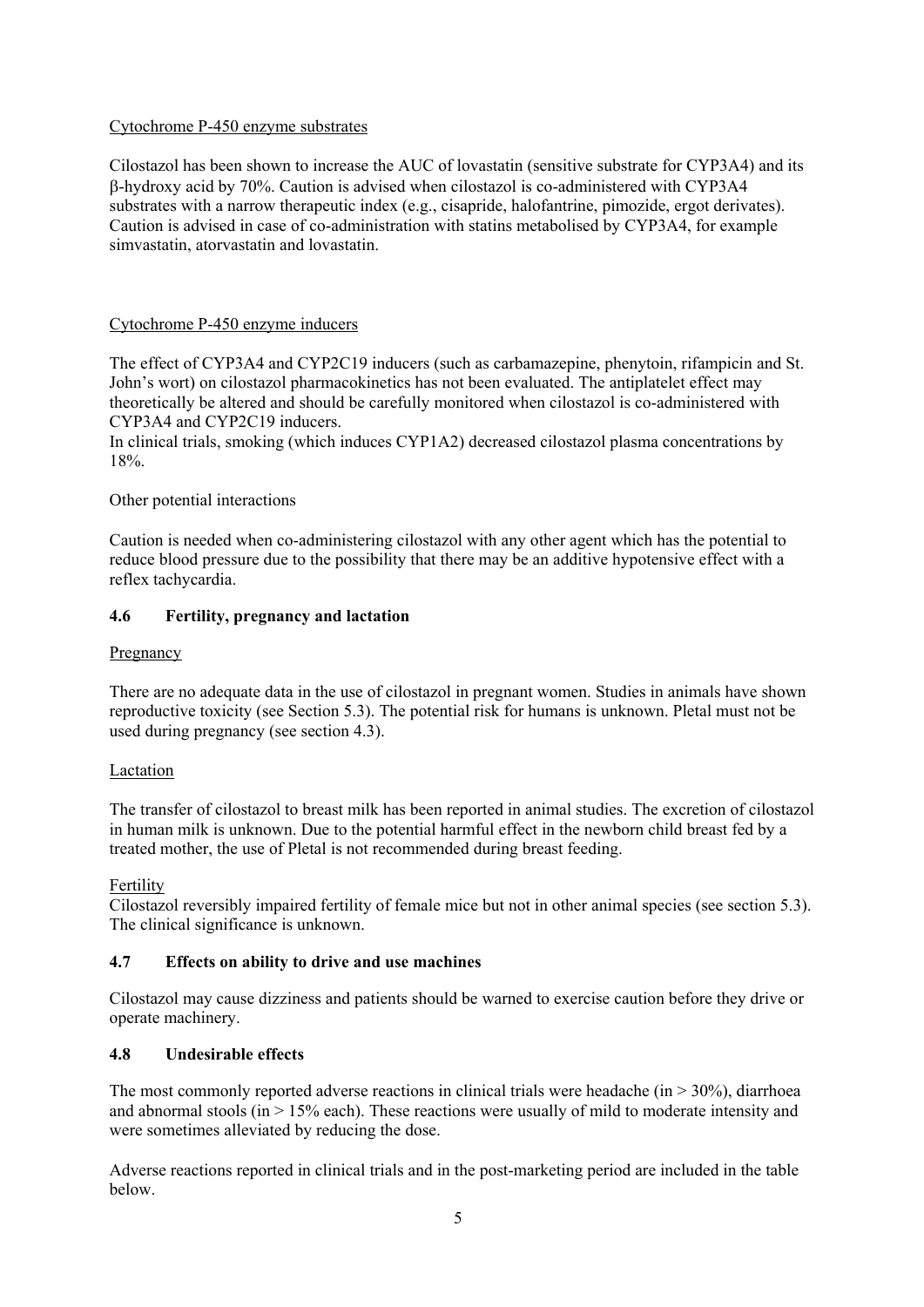| The frequencies correspond with: Very common $(21/10)$ |           |                                                     |
|--------------------------------------------------------|-----------|-----------------------------------------------------|
|                                                        | Common    | $( \geq 1/100 \text{ to } \leq 1/10 )$              |
|                                                        | Uncommon  | $\geq$ 1/1,000 to <1/100)                           |
|                                                        | Rare      | $( \geq 1/10,000 \text{ to } \leq 1/1000 )$         |
|                                                        | Very rare | $(<1/10,000)$ , not known (cannot be estimated from |
|                                                        |           | the available data)                                 |

The frequencies of reactions observed in the post-marketing period are considered unknown (cannot be estimated from the available data).

| Blood and the lymphatic<br>system disorders | Common      | Ecchymosis                                                                                                                                 |
|---------------------------------------------|-------------|--------------------------------------------------------------------------------------------------------------------------------------------|
|                                             | Uncommon    | Anaemia                                                                                                                                    |
|                                             | Rare        | Bleeding time prolonged, thrombocythaemia                                                                                                  |
|                                             | Unknown     | Bleeding tendency, thrombocytopenia,<br>granulocytopenia, agranulocytosis, leukopenia,<br>pancytopenia, aplastic anaemia                   |
| Immune system disorders                     | Uncommon    | Allergic reaction                                                                                                                          |
| Metabolism and nutrition<br>disorders       | Common      | Oedema (peripheral, face)<br>anorexia                                                                                                      |
|                                             | Uncommon    | Hyperglycaemia, Diabetes mellitus                                                                                                          |
| Psychiatric disorders                       | Uncommon    | Anxiety                                                                                                                                    |
| Nervous system disorders                    | Very common | Headache                                                                                                                                   |
|                                             | Common      | <b>Dizziness</b>                                                                                                                           |
|                                             | Uncommon    | Insomnia, abnormal dreams                                                                                                                  |
|                                             | Not known   | Paresis, hypoaes the sia                                                                                                                   |
| Eye disorders                               | Unknown     | Conjunctivitis                                                                                                                             |
| Ear and labyrinth disorders                 | Unknown     | <b>Tinnitus</b>                                                                                                                            |
| Cardiac disorders                           | Common      | Palpitation, tachycardia, angina pectoris,<br>arrhythmia, ventricular extrasystoles                                                        |
|                                             | Uncommon    | Myocardial infarction, atrial fibrillation,<br>congestive heart failure, supraventricular<br>tachycardia, ventricular tachycardia, syncope |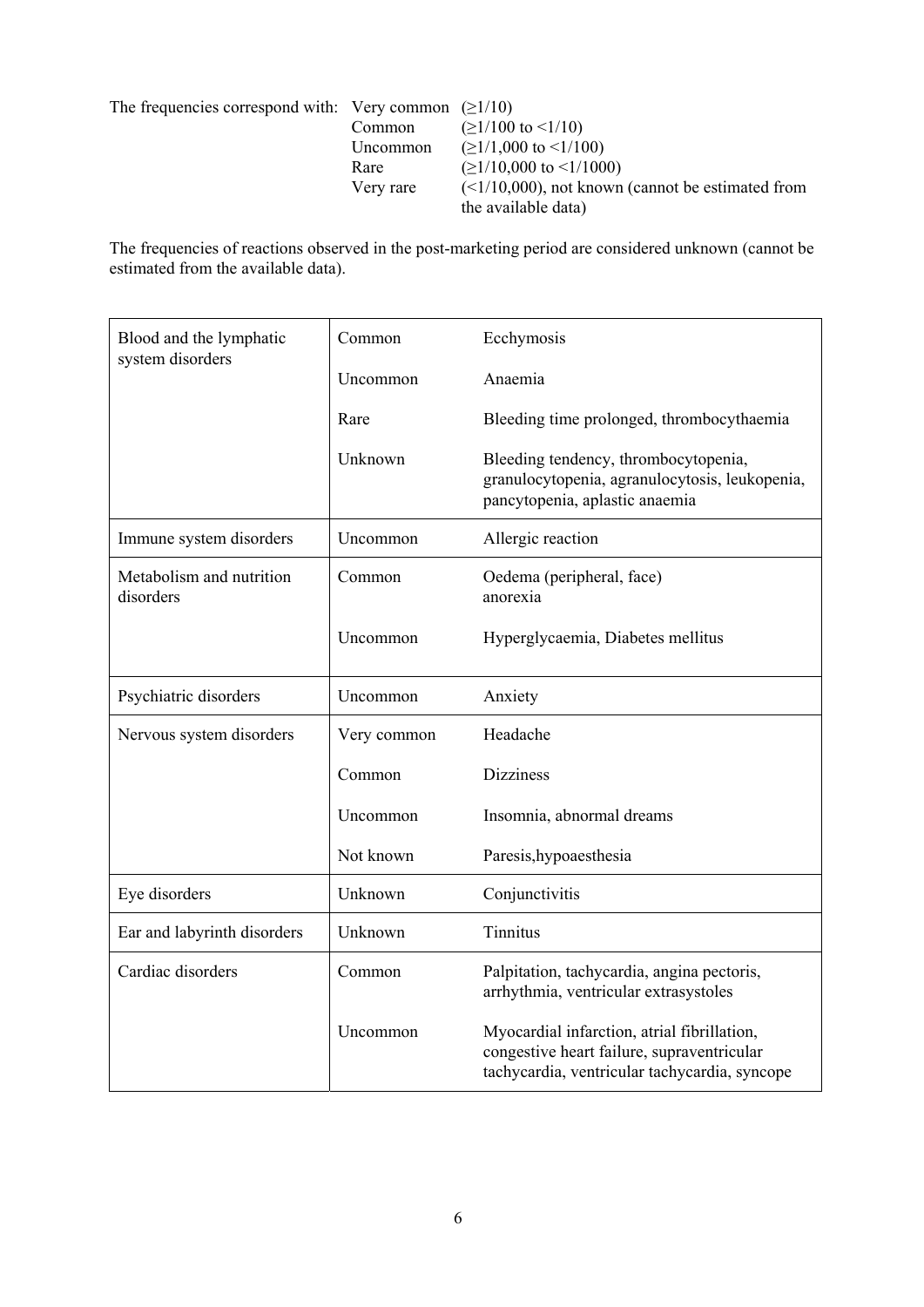| Vascular disorders                                       | Uncommon    | Eye haemorrhage, epistaxis, gastrointestinal<br>haemorrhage, haemorrhage unspecified,<br>orthostatic hypotension                                                          |
|----------------------------------------------------------|-------------|---------------------------------------------------------------------------------------------------------------------------------------------------------------------------|
|                                                          | Unknown     | Hot flushes, hypertension, hypotension,<br>cerebral haemorrhage, pulmonary haemorrhage,<br>muscle haemorrhage, respiratory tract<br>haemorrhage, subcutaneous haemorrhage |
| Respiratory, thoracic and<br>mediastinal disorders       | Common      | Rhinitis, pharyngitis                                                                                                                                                     |
|                                                          | Uncommon    | Dyspnoea, pneumonia, cough                                                                                                                                                |
|                                                          | Unknown     | Interstitial pneumonia                                                                                                                                                    |
| Gastrointestinal disorders                               | Very common | Diarrhoea, abnormal faeces                                                                                                                                                |
|                                                          | Common      | Nausea and vomiting, dyspepsia, flatulence,<br>abdominal pain                                                                                                             |
|                                                          | Uncommon    | Gastritis                                                                                                                                                                 |
| Hepato-biliary disorders                                 | Unknown     | Hepatitis, hepatic function abnormal, jaundice                                                                                                                            |
| Skin and subcutaneous tissue<br>disorders                | Common      | Rash, pruritus                                                                                                                                                            |
|                                                          | Unknown     | Eczema, skin eruptions, Stevens-Johnson<br>syndrome, toxic epidermal necrolysis, urticaria                                                                                |
| Musculoskeletal, connective<br>tissue and bone disorders | Uncommon    | Myalgia                                                                                                                                                                   |
| Renal and urinary disorders                              | Rare        | Renal failure, renal impairment                                                                                                                                           |
|                                                          | Unknown     | Haematuria, pollakiuria                                                                                                                                                   |
| General disorders and<br>administration site conditions  | Common      | Chest pain, asthenia                                                                                                                                                      |
|                                                          | Uncommon    | Chills, malaise                                                                                                                                                           |
|                                                          | Unknown     | Pyrexia, pain                                                                                                                                                             |
| Investigations                                           | Unknown     | Uric acid level increased, blood urea increased,<br>blood creatinine increased                                                                                            |

An increase in the frequency of palpitation and peripheral oedema was observed when cilostazol was combined with other vasodilators that cause reflex tachycardia e.g. dihydropyridine calcium channel blockers.

The only adverse event resulting in discontinuation of therapy in  $\geq$  3% of patients treated with cilostazol was headache. Other frequent causes of discontinuation included palpitation and diarrhoea (both 1.1%).

Cilostazol *per se* may carry an increased risk of bleeding and this risk may be potentiated by coadministration with any other agent with such potential.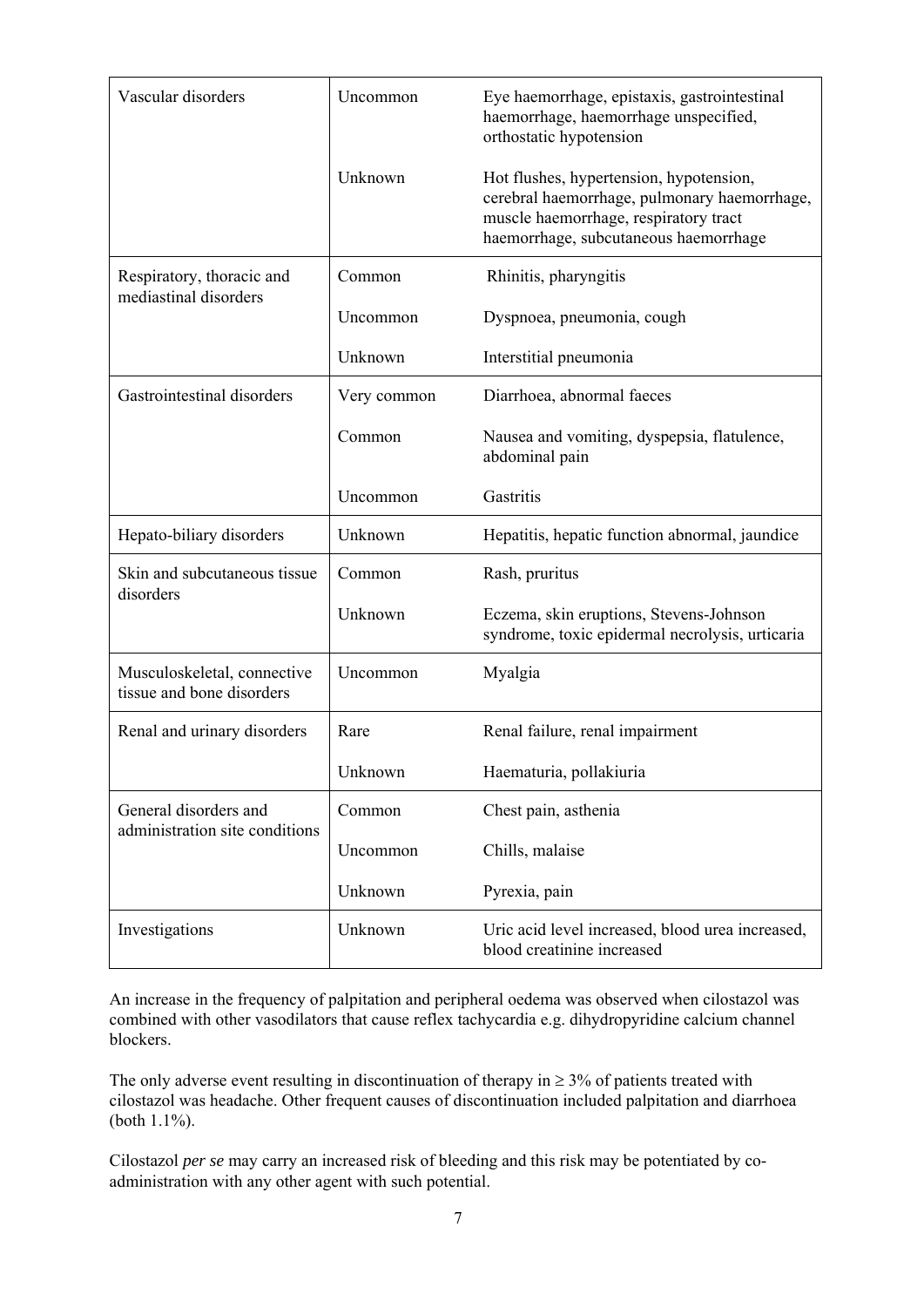The risk of intraocular bleeding may be higher in patients with diabetes.

An increase in the frequency of diarrhoea and palpitation has been found in patients older than 70 years.

#### **Reporting of suspected adverse reactions**

Reporting suspected adverse reactions after authorisation of the medicinal product is important. It allows continued monitoring of the benefit/risk balance of the medicinal product. Healthcare professionals are asked to report any suspected adverse reactions via pv.followup@edaegypt.gov.eg

#### **4.9 Overdose**

Information on acute overdose in humans is limited. The signs and symptoms can be anticipated to be severe headache, diarrhoea, tachycardia and possibly cardiac arrhythmias.

Patients should be observed and given supportive treatment. The stomach should be emptied by induced vomiting or gastric lavage, as appropriate.

### **5. PHARMACOLOGICAL PROPERTIES**

#### **5.1 Pharmacodynamic properties**

Pharmacotherapeutic group: Antithrombotic agents, platelet aggregation inhibitor excl. heparin, ATC code: B01A C

From data generated in nine placebo-controlled studies (where 1,634 patients were exposed to cilostazol), it has been demonstrated that cilostazol improves exercise capacity as judged by changes in Absolute Claudication Distance (ACD, or maximal walking distance) and Initial Claudication Distance (ICD**,** or pain-free walking distance) upon treadmill testing. Following 24 weeks treatment, cilostazol 100 mg b.i.d. increases in mean ACD ranged from 60.4 - 129.1 metres, whilst mean ICD increases ranged from 47.3 - 93.6 metres.

A meta-analysis based on weighted mean differences across the nine studies indicated that there was a significant absolute overall post-baseline improvement of 42 m in maximal walking distance (ACD) for cilostazol 100 mg b.i.d. over the improvement seen under placebo. This corresponds to a relative improvement of 100% over placebo. This effect appeared lower in diabetics than in non-diabetics.

Animal studies have shown cilostazol to have vasodilator effects and this has been demonstrated in small studies in man where ankle blood flow was measured by strain gauge plethysmography. Cilostazol also inhibits smooth muscle cell proliferation in rat and human smooth muscle cells *in vitro*, and inhibits the platelet release reaction of platelet-derived growth factor and PF-4 in human platelets.

Studies in animals and in man (*in vivo* and *ex vivo*) have shown that cilostazol causes reversible inhibition of platelet aggregation. The inhibition is effective against a range of aggregants (including shear stress, arachidonic acid, collagen, ADP and adrenaline); in man the inhibition lasts for up to 12 hours, and on cessation of administration of cilostazol recovery of aggregation occurred within 48-96 hours, without rebound hyperaggregability. Effects on circulating plasma lipids have been examined in patients taking Pletal. After 12 weeks, as compared to placebo, Pletal 100 mg b.i.d. produced a reduction in triglycerides of 0.33 mmol/l (15%) and an increase in HDL-cholesterol of 0.10 mmol/l  $(10\%)$ .

A randomized, double-blind, placebo-controlled Phase IV study was conducted to assess the long-term effects of cilostazol, with focus on mortality and safety. In total, 1,439 patients with intermittent claudication and no heart failure have been treated with cilostazol or placebo for up to three years.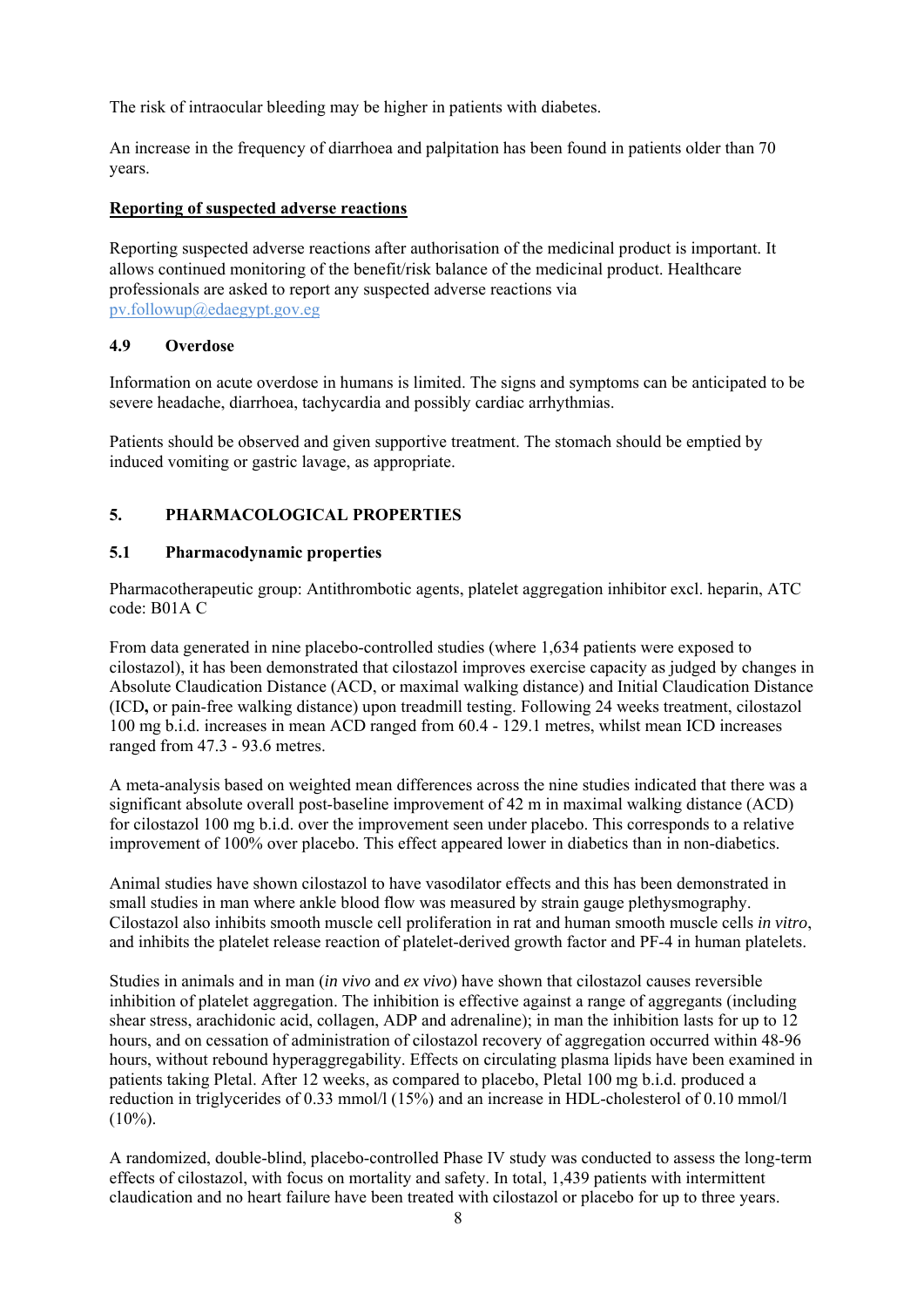With respect to mortality, the observed 36-month Kaplan-Meier event rate for deaths on study drug with a median time on study drug of 18 months was 5.6% (95%CI of 2.8 to 8.4%) on cilostazol and 6.8% (95% CI of 1.9 to 11.5%) on placebo. Long-term treatment with cilostazol did not raise safety concerns.

#### **5.2 Pharmacokinetic properties**

Following multiple doses of cilostazol 100 mg twice daily in patients with peripheral vascular disease, steady state is achieved within 4 days.

The Cmax of cilostazol and its primary circulating metabolites increase less than proportionally with increasing doses. However, the AUC for cilostazol and its metabolites increase approximately proportionately with dose. The apparent elimination half-life of cilostazol is 10.5 hours. There are two major metabolites, a dehydro-cilostazol and a 4'-trans-hydroxy cilostazol, both of which have similar apparent half-lives. The dehydro metabolite is 4-7 times as active a platelet antiaggregant as the parent compound and the 4'-trans-hydroxy metabolite is one fifth as active. Plasma concentrations (as measured by AUC) of the dehydro and 4`-trans-hydroxy metabolites are  $\sim$ 41% and  $\sim$ 12% of cilostazol concentrations.

Cilostazol is eliminated predominantly by metabolism and subsequent urinary excretion of metabolites.

The primary isoenzymes involved in its metabolism are cytochrome P-450 CYP3A4, to a lesser extent, CYP2C19, and to an even lesser extent CYP1A2.

The primary route of elimination is urinary (74%) with the remainder excreted in the faeces. No measurable amount of unchanged cilostazol is excreted in the urine, and less than 2% of the dose is excreted as the dehydro-cilostazol metabolite. Approximately 30% of the dose is excreted in the urine as the 4'-trans-hydroxy metabolite. The remainder is excreted as metabolites, none of which exceed 5% of the total excreted.

Cilostazol is 95-98% protein bound, predominantly to albumin. The dehydro metabolite and 4'-transhydroxy metabolite are 97.4% and 66% protein bound respectively.

There is no evidence that cilostazol induces hepatic microsomal enzymes.

The pharmacokinetics of cilostazol and its metabolites were not significantly affected by age or gender in healthy subjects aged between 50-80 years.

In subjects with severe renal impairment, the free fraction of cilostazol was  $27\%$  higher and both  $C_{\text{max}}$ and AUC were 29% and 39% lower respectively than in subjects with normal renal function. The  $C_{\text{max}}$ and AUC of the dehydro metabolite were 41% and 47% lower respectively in the severely renally impaired subjects compared to subjects with normal renal function. The C<sub>max</sub> and AUC of 4'-transhydroxy cilostazol were 173% and 209% greater in subjects with severe renal impairment. The medicine must not be administered to patients with a creatinine clearance <25ml/min (see section 4.3).

There are no data in patients with moderate to severe hepatic impairment and since cilostazol is extensively metabolised by hepatic enzymes, the medicine must not be used in such patients (see section 4.3).

#### **5.3 Preclinical safety data**

Cilostazol and several of its metabolites are phosphodiesterase III inhibitors which suppress cyclic AMP degradation, resulting in increased cAMP in a variety of tissues including platelets and blood vessels. As with other positive inotropic and vasodilator agents, cilostazol produced cardiovascular lesions in dogs. Such lesions were not seen in rats or monkeys and are considered species specific. Investigation of QTc in dogs and monkeys showed no prolongation after administration of cilostazol or its metabolites.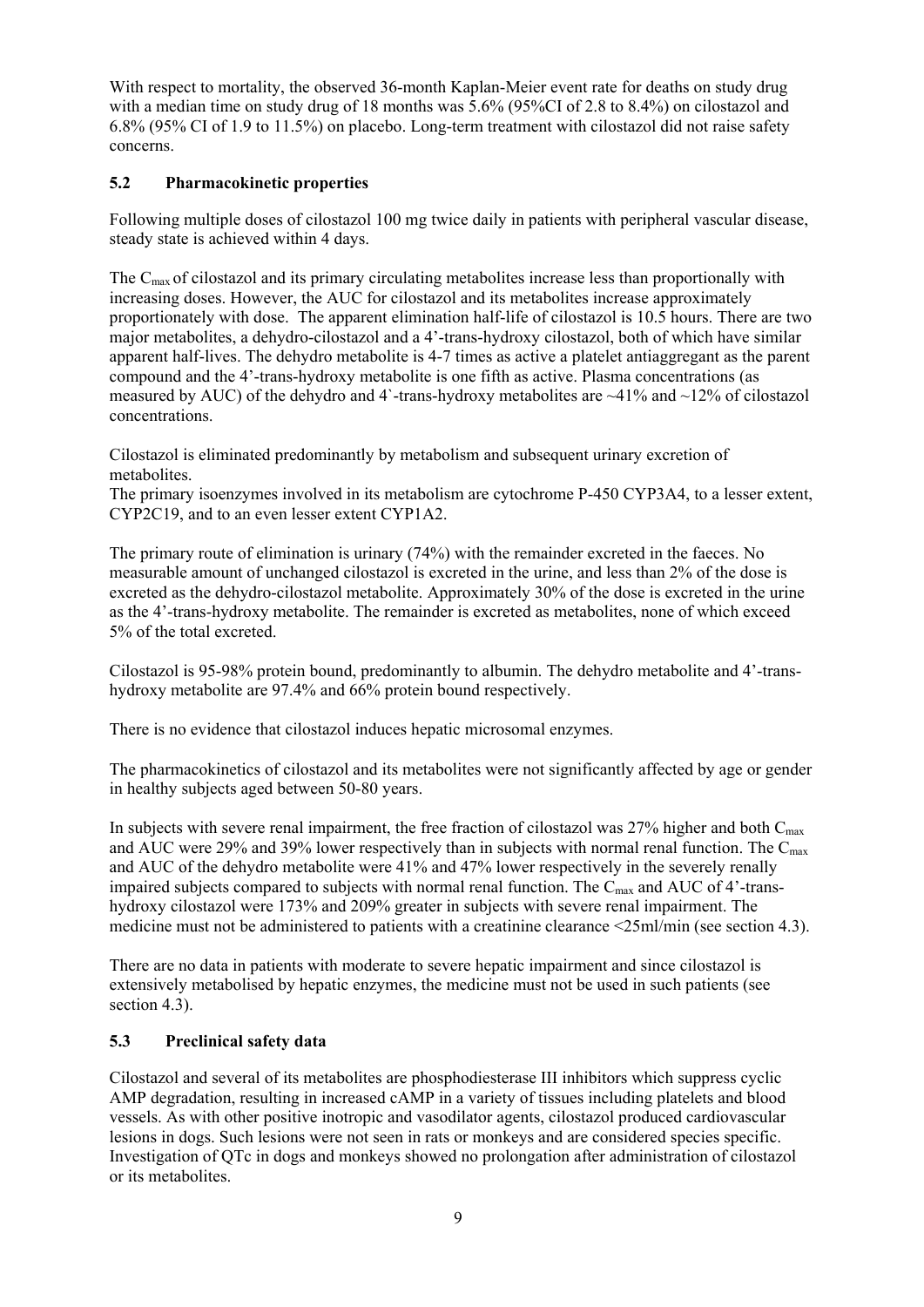Mutagenicity studies were negative in bacterial gene mutation, bacterial DNA repair, mammalian cell gene mutation and mouse *in vivo* bone marrow chromosomal aberrations. In *in vitro* tests on Chinese ovary hamster cells cilostazol produced a weak but significant increase in chromosome aberration frequency. No unusual neoplastic outcomes were observed in two-year carcinogenicity studies in rats at oral (dietary) doses up to 500 mg/kg/day, and in mice at doses up to 1000 mg/kg/day.

In rats dosed during pregnancy, foetal weights were decreased. In addition, an increase in foetuses with external, visceral and skeletal abnormalities was noted at high dose levels. At lower dose levels, retardations of ossification were observed. Exposure in late pregnancy resulted in an increased frequency of stillbirths and lower offspring weights. An increased frequency of retardation of ossification of the sternum was observed in rabbits.

Cilostazol inhibited mouse oocyte maturation in vitro, and in female mice caused a reversible impairment of fertility. No effect on fertility was observed in rats or in non-human primates. The relevance to humans is unknown.

#### **6. PHARMACEUTICAL PARTICULARS**

#### **6.1 List of excipients**

Corn starch, microcrystalline cellulose, carmellose calcium, hypromellose and magnesium stearate.

#### **6.2 Incompatibilities**

Not applicable.

#### **6.3 Shelf life**

4years.

#### **6.4 Special precautions for storage**

Store at temprature not exceeding  $30^{\circ}$ C in a dry place.

#### **6.5 Nature and contents of container**

#### **PLETAAL® 50 mg tablets:**

Carton box containing 2 strips AL/PVC each containing 10 tablets.

#### **PLETAAL® 100 mg tablets :**

Carton box containing 2 strips AL/PVC each containing 10 tablets.

#### **6.6 Special precautions for disposal**

No special requirements.

#### **7. MARKETING AUTHORISATION HOLDER**

Manufactured and distributed by: Egypt Otsuka Pharmaceutical Co., S.A.E. 10th of Ramadan city, A.R.E Tel.:  $+20554500097$   $\text{fax: } +20554500064$ 

For reporting of adverse effects : safety.reporting@egyptotsuka.com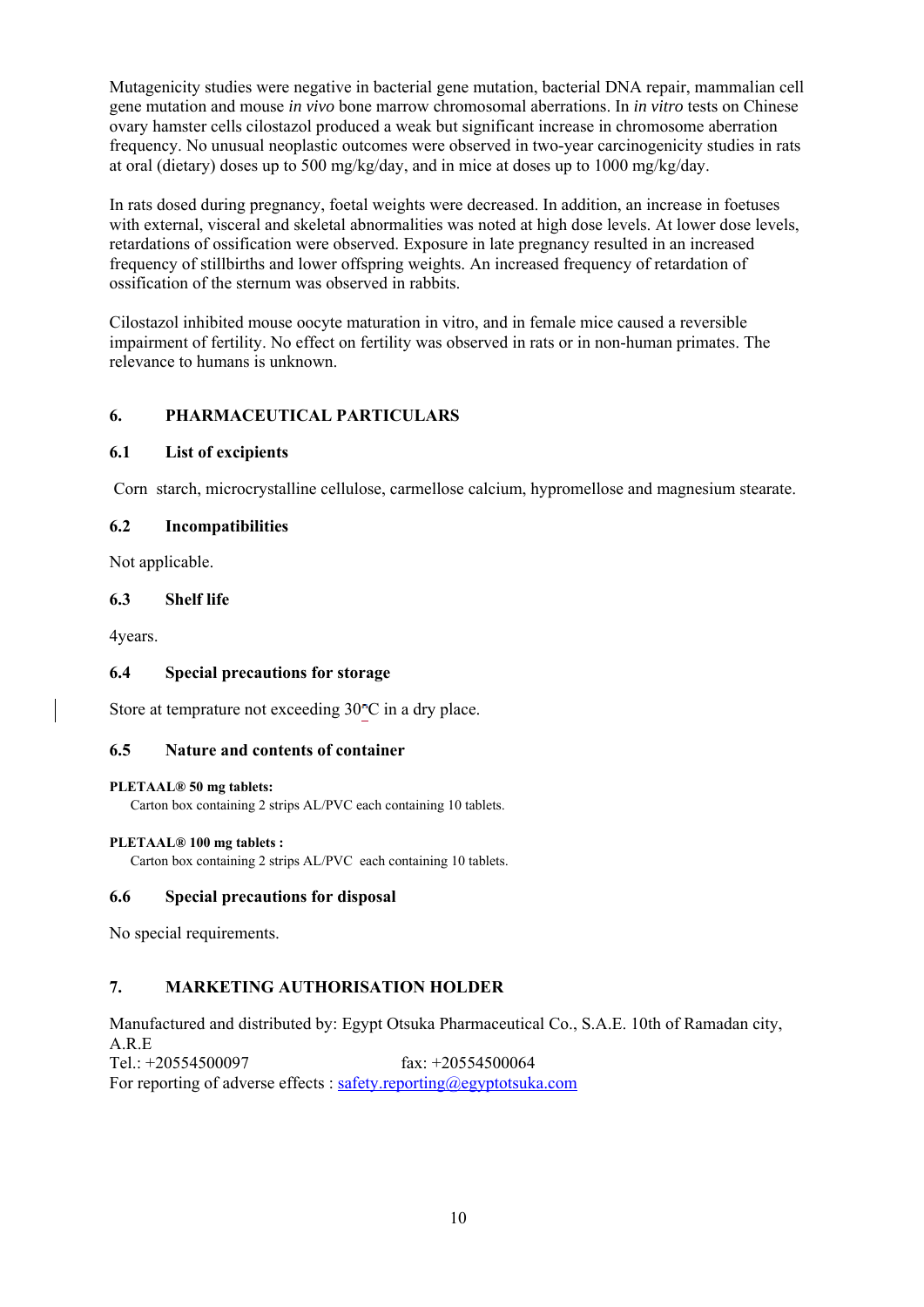# 8. **MARKETING AUTHORISATION NUMBER(s)**

PLETAAL® 50 mg tablets: 22912/2017 PLETAAL® 100 mg tablets: 22911/2017

### **9. DATE OF REVISION OF THE TEXT**

June 2017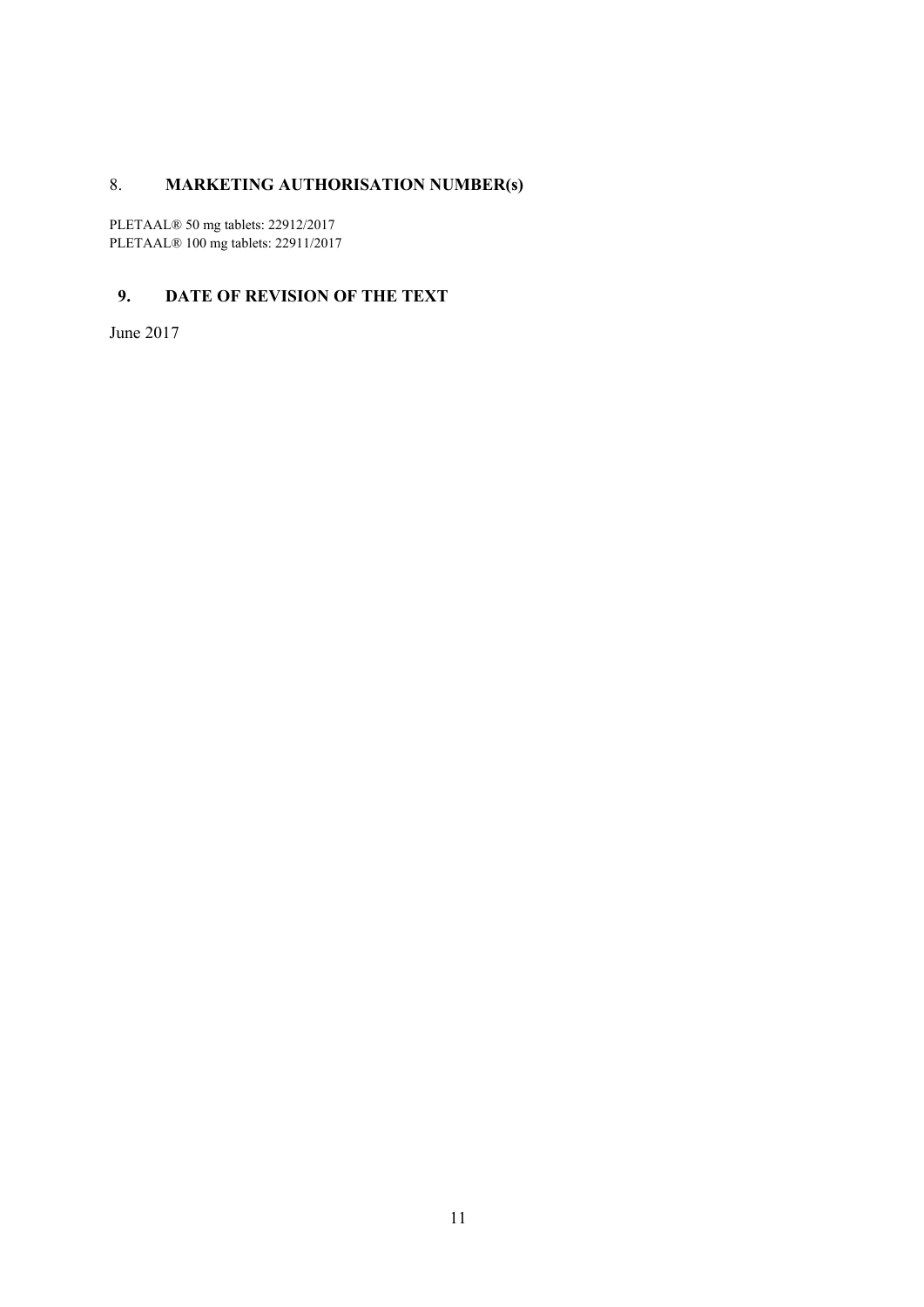**هذا المنتج الطبي يخضع لرصد إضافي . مما سيتيح التعرف السريع على معلومات السلامة الدوائية الجديدة . ويطلب من مقدمى الرعاية الصحية الإبلاغ عن اي اثار جانبية مشتبه فيها . انظر القسم 4.8 لمعرفه كيفيه الإبلاغ عن اى اثار جانبية مشتبه فيها**

# بليتال® أقراص<br>50 **مجم و100 مجم**

**.1 َّ اسم المنتج الدوائي** بليتال® أقراص 50ً مجم بليتال® أقراص 100 مجم

#### **َّركيب النوعي والكمي: .2 الت**

يحتوي القرص الواحد على 50 مجم سيلوستازول. يحتوي القرص الواحد على 100 مجم سيلوستازول.

للقائمة الكاملة للسواغات، انظر القسم: .6.1

#### **.3 َّ الش َّ كل الصيدلاني**

أقراص

َّ بيضاء اللون، دائرية الش 31OG". ُ كل، م َّسطحة الوجه محفور على أحد وجهيها " َّ بيضاء اللون، دائرية الش 30OG". ُ كل، م َّسطحة الوجه محفور على أحد وجهيها "

#### **.4 َّ الخواص السريرية**

#### **4.1 دواعي الاستعمال العلاجية**

يُستَخدَم عقار بليتال® لتحسين أكبر قدر من مسـافات السير علـى الأقدام دون الشـعور بـألم فـي المرضـى المُصــابين بـالعَرَج المُتقطِع، والذين لا يشعرون بألم عند الراحة وليس لديهم دليل على وجود نخر بالأنسجة الطرفية (مرض بالشرايين الطرفية في المرحلة الثانية حسب تصنيف فونتين"). عقّار بِلِّبتال® مُخَصِص للاستخدام في الخط الثاني للعلاج، في المرضى الذين فشل إجراء تعديلات على نمط حياتهم (بما في ذِلك التَّوفف عن الثَّ أعراض العَرَج المُتقطِّع لديهم بشكل كافٍ.

#### **4.2 الجرعات وطريقة الاستعمال**

الجرعات

الجر عة المُوصىي بها من سيلوستازول هي 100 مجم مرتين يوميًّا. يجب تناوُل سيلوستازول فبل 30 دقيقة من تنـاوُل وجبـة الإفطار والوجبة المسائية (العشاء). اتضح أن تناوُل سيلوستازول مع الطعام لزيادة ذروة تركيز سيلوستازول في البلازما قد يُصـاحبه ارتفاع في معدّا (C<sub>max</sub>

يجب بدء عقار سيلوستازول على يد أطباء ذوي خبرة في معالجة العَرَج المُتقطِّع (انظر أيضًا قسم: "4.4").

يجب على الطبيب إعادة تقييم المريض بعد 3 أشهر من العلاج وذلك بهدف إيقاف عقار سيلوستازول عند ملاحظة أن تѧأثيره غير كافٍ أو أن الأعراض لم تتحسَّن. يجب على المرصى الذين يتلقون علاجًا بسيلوستازول مواصلة التعديلات المُجراة علي نمط حياتهم (التوقَّف عن التَّدخين

وممارسة التمارين)، والتدخلات الدَّوائية (مثل: العلاجات الخافضة للدهون والمضـادة للصـفيحات) لتقليل خطـورة التعرُض لأحداث القلب والأوعيّة الدَّموية. سيلّوستازُول ليس بديلًا عن هذه العلاجاتّ.

يُوصى بخفض الجرعة إلى 50 مجم مرتين يوميًّا في المرضى الذين يتلقون الأدويـة التي تُثبِّط بقوة إنزيم "CYP3A4"، على سبيل المثال: بعض الماكروليدات، مضـادات الفطريـات من مجموعـة آزول، مثبطـات البروتيـاز ، أو الأدويـة التـي تُثبِّط ِ بقوة إنزيم "19C2CYP"، على سبيل المثال: أوميبرازول (انظر أقسام: "4.4" و"4.5").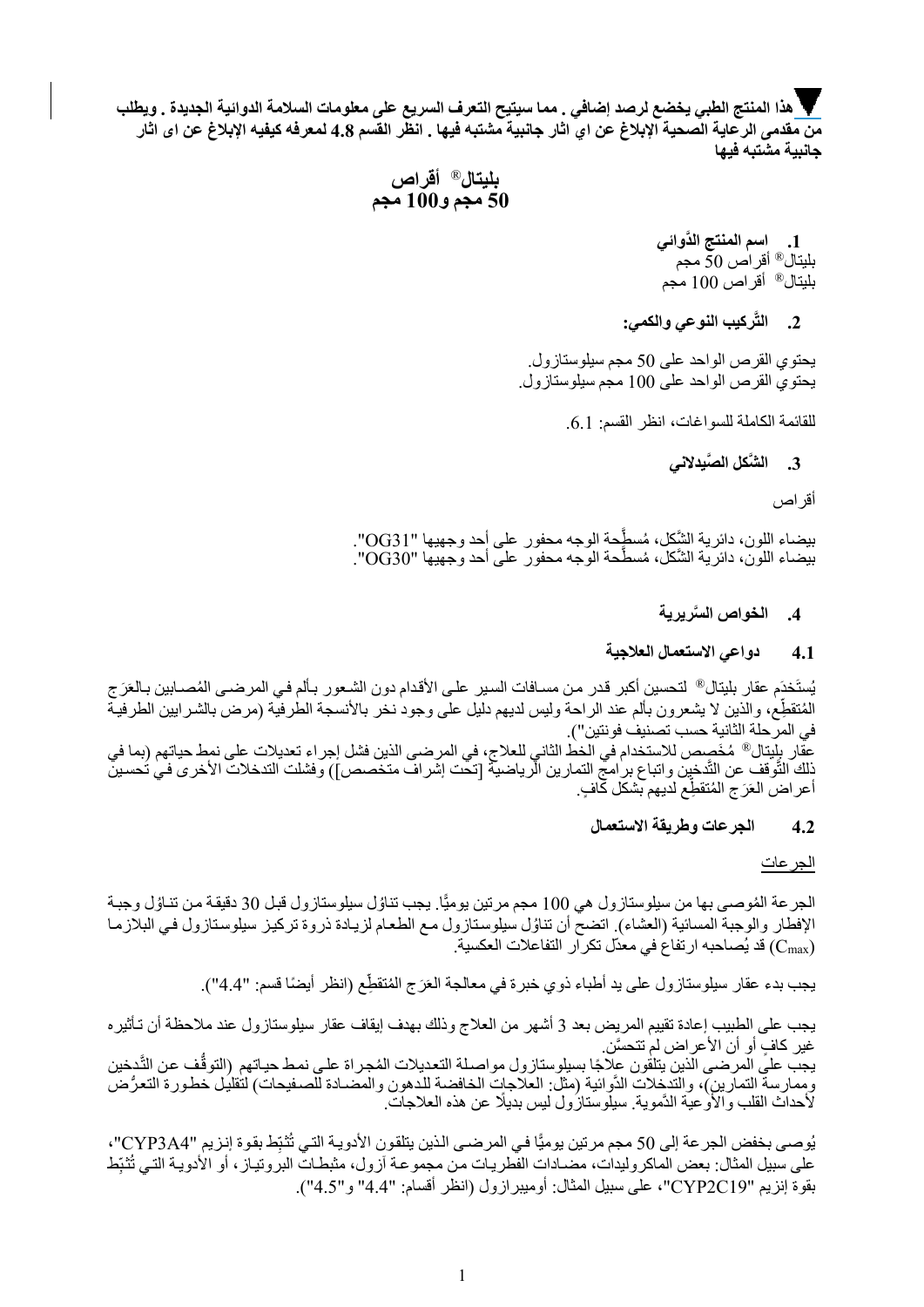كبار السن

ُ لا توجد م َّ تطلبات خاصة للجرعة بالنسبة للمرضى من كبار السن.

شريحة المرضى من الأطفال

لم يتم الثَّأكد من أمان وفعالية العقار في الأطفال.

#### قصور وظائف الكُلي

لا يستلزم الأمـر تعـديل الجر عــة فـي المرضــى الـذين لـديهم تصــفية الكريــاتينين > 25 مللـي لتـر/ دقيقـة. يُحظَـر اسـتخدام سيلوستازول في المرضى الذين لديهم تصفية الكرياتينين ≤ 25 مللي لتر/ دقيقة.

#### قصور وظائف الكبد

لا يستلزم الأمر تعديل الجرعة في المرضى المُصابين بمرض كبدي خفيف. لا تتوفر أية بيانات عن مرضى القصور الكبدي المعتدل أو الشّديد. نظرًا إلى استّقلاب سيلوستازول على نطاق واسـع عن طريق إنزيمـات الكبد، يُحظّر استخدامه فيّ<br>المرضى المُصـابين بقصور متوسط أو شديد في وظائف الكبد.

#### **4.3 موانع الاستعمال**

- الحساسية المفرطة تجاه سيلوستازول أو تجاه أيِّ من السواغات (المواد غير الفعَّالة).
	- ُ القصور الشديد في وظائف الكلى: تصفية الكرياتينين ≤ 25 مللي لتر/ دقيقة
		- قصور وظائف الكبد المعتدل أو الشديد.
			- هبوط (فشل) القلب الاحتقاني
				- الحمل
- ֧֝֟֝֬֟֝֟֟֓<u>֖</u> ● المرضىي الذين لديهم أي نزعة (ميل) للإصابة بنزيف (على سبيل المثال: وجود قُرَح هضمية نشطة، سكتة دماغية نز فية حديثة [خلال ستة أشهر ]، اعْتِلَال الشَّبَكِيَّةِ السُّكَّرِ ي التَّكاثر ي، ضعف التحكَّم في ارتفاع ضغط الدَّم)
- المر ضبي الذين لديهم تار يخ مَرَ ضبي من تسرُّ ع ضر بات القَلْب البطيني، الر جفان البطيني أو الدقات البطينيـة متعددة َْ ● المرضى الذين لديهم تاريخ مَرَ ضي من تسرَّ ع ضربات القلب البطيني، الرجفان البطيني أو ا<br>البؤر ، سواء تم أو لم يتم علاجهم بشكل كافٍ، وفي المرضى الذين لديهم إطالة بفترة "QTc".
	- **ٔ** ● المرضى الذين لديهم تاريخ مَرَضي من اضْطِّراب النَّظْمِ التَّسَرُّ عِيِّ الشديد.
- المرضى الذين عُولجوا باثنين أو أكثر من الأدوية المضادة للصفائح الدَّمويـة أو الأدويـة المُضـادة للتخثُّر (علـي سبيل المثال: حمض أسيتيل الساليسيليك، كلوبيدوجريل، هيبـارين، وارفـارين، أسِـينُوكُومارُول، دابيجـاتران، ريفاروكسـابان أو أبيكسابان).
- المرضى المُصابون بذبحة صدرية غير مستقرة، احْتِشاءُ عَضَلِة الْقَلْب خلال السنة أُشهر الأخيرة، أو الذين خضعوا ً َْ لتدخل جراحي في الشرايين التاجية في الستة أشهر الأخيرة.

#### **4.4 َّ تحذيرات واحتياطات خاصة للاستخدام**

مدى ملائمة العلاج بسيلوستازول يجب أن توضع في الاعتبار بعناية إلى جانب خيارات العلاج الأخرى مثل: إعادة التَّوعِّي. َّاستنادًا إلى آلية عمل الدَّواء، قد يُحفِّز سيلوستازول تسارع ضربات القَلْب، الخفقان، اضْطِّراب النَّظْمِ التَّسَرُّ عِيِّ و/أو انخفاض ا<br>ا َل .<br>ا ضغط الْدَّم. تبلغ الزيادة في معدل ضربات القلب التي تُصاحب سيلوستازول نحو 5 إلى 7 نبضات في الدقيقة؛ في المرضـي المُعرَّضينِ للخطرِ قَد يُحفِّزِ ذلك حدوث الذبحة الصدرية.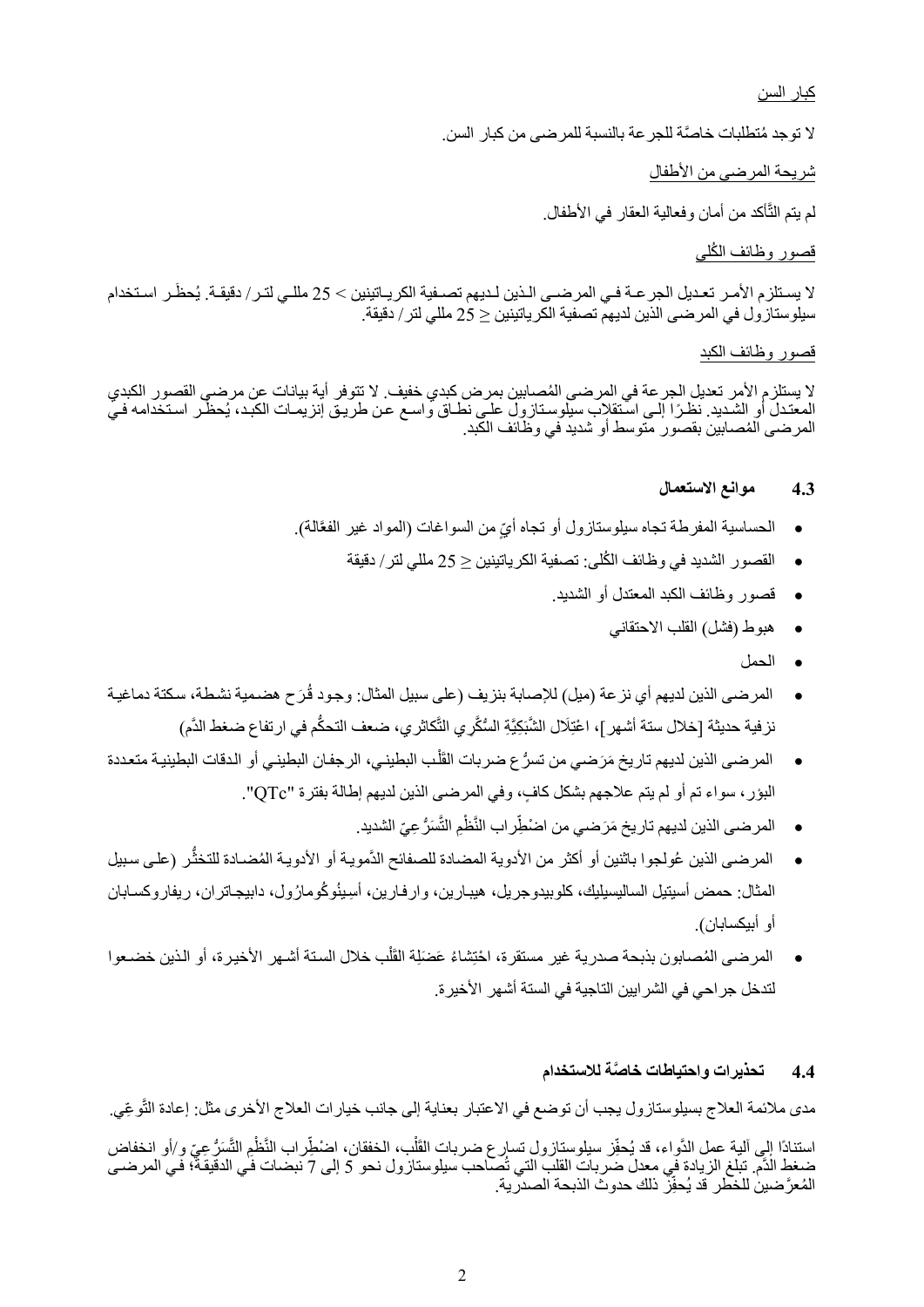المرضى الذين قد يكونون مُعرَّضين لخطورة مرتفعة للإصـابة بأحداث عكسية قلبية خطيرة نتيجة زيـادة مُعدَّل ضـربات القلب، علـي سـبيل المثـال: يجـب أن يخضـع المرضـي المُصـابون بمـرض تـاجي مسـتقر للمراقبـة الدقيقـة أثنـاء العـلاج بسيلوستازول، في حين يُحظَر استخدام سيلوسّتازول في المرضى المُصـابين بذبحـة ُصـدرية غيـر مستقرة أو احتشـاء عضـلّة القلب/ الذين خضعوا لتدخل جراحي في الشرايين التاجية خـلال الستة أشـهر الأخيرة أو الذين لديهم تـاريخ مَرَضـي من **ٔ** اضْطِّر اب النَّظْمِ التَّسَرُّ عِيِّ الشديد (انظْر قسم "4.3").

يجب توخي الحذر عند وصف سيلوستازول للمرضى الذين لديهم انتباذ أذيني أو بطيني والمرضمى المُصـابين بالرجفان أو الخفقان الأذيني. يجب تنبيه المرضى بالإبلاغ عن أي نوبات نزيف أو سهولة الإصابة بكدمات أثنـاء الخضـوع للعلاج. في حالـة الإصـابة بنزيف في شبكية العين فيجبّ إيقاف العلاج بسيلوستازول. يُرجى الرجوع إلى أقسـام 4.3 و4.5 لمزيد مّن المعلومـات حول مخاطر النزيف. نتيجة التَّأثير التثبيطي لتكدس الصفائح الدَّموية لسيلوستازول من المُمكِن أن ترتفع مخـاطر الإصـابة بنزيف مـع الخضروع للجراحة (بما في ذلك الإجراءات الجائِرة الصغرى مثل خلع الأسنان). إذا كان المريض سيخضع لجراحة انتقائية والتأثير المضّاد للصفائح الدَّمويةُ ليس ضروريًّا، فيجب التَّوقف عن تناوُل سيلوستازول قبل 5 أيام من الجراحة.

كانت هناك تقارير نادرة أو نادرة جدًّا عن حدوث اضطرابات الدَّم بمـا فـي ذلك نقص الصـفائح الدَّمويـة ونقص كريـات الدَّم البيضاء وندرة خلايا المحببات وقلة الكريات الشَّاملة وفقر الدَّم الـلا تنسجي (انظر قسم 4.8). تعافي معظم المرضـي عند التوقف عن تناوُل سيلوستازول ِ مع ذلك، بعض حالات قلة الكريات الشاملة وفقر الدَّم اللا تنسجي كانت نتائجها مُميتة. بالإضافة إلى الإبلاغ عن نوبات النزيف وسهولة الإصابة بكدمات، يجب تنبيه المرضىي بالإبلاغ فورًا عن أي علامات أخرى قد تُشْيِر أيضاً إلى الإصابة المبكرة باعتلال الدَّم مثل:

ارتفاع درجة الحّرارة (حُمى) والتهاب الْحَلْق يجب إجراء تعداد كامل لخلايا الدَّم إذا تم الاشتباه في وجود عدوى أو كـان<br>هناك أي ٍ دليل سريري آخر على الإصبابة بـاعتلالٍ الدَّم. يجب التَّوقف عن تنـاوُل سيلوستازول فورًا إذا كـا ََّّم. سريري أو معملي على الإصابة باضطرابات في الد

في حال تلقى المرضى مثبطات قوية لإنزيم "CYP3A4" أو "CYP2C19"، اتضح ارتفاع مستويات سيلوستازول في البلازما. في هذه الحالات، يُوصـى بتناوُل جر عة من سيلوستازول قدر ها 50 مجم مرتين يوميًّا (انظر قسم: "4.5" لمزيد من المعلومات).

يجب توخي الحذر عند تناوُل سيلوستازول بالتَّزامن مع أيَّة أدويـة أخرى لهـا القدر ة علـى خفض ضـغط الدَّم نظرًا لإمكانيـة<br>وجود تأثير إضـافي خافض لضغط الدَّم مع تسار ع ضربات القَلْب المنعكس. يُرجى أيضًا الرجو ع إلى قسم: "4. وجود تأثير ً إضـافي خافض لضغط الدَّم مع تسار ع ضربات القَلْب المنعكس. يُـ َْ

يِجب توخي الحذر عند تناوُل سيلوستازول بالثَّز امن مع أي أدوية أخرى تُثبِّط تكدس الصـفائح الدَّمويـة. يُرجـى الرجوع إلـى أقسام 4.3 و.4.5

> **َّ َّ داخل مع المنتجات الدوائية الأخرى وأشكال أخرى من التداخل 4.5 الت**

> > مُثْبطات تكدس الصفائح الدَّموية

سليلوستازول هو أحد مثبطات ثنائي إستراز الفوسفات من النوع 3 مـع نشـاط مضـاد للصـفائح الدَّمويـة. فـي دراسـة سريرية أُجّريت على مشاركين أصـحاء، لم يُود إعطـاء سيلوستازول 150 مجم مرتين فـي اليوم لمدة خمسة أيـام إلـى إطالـة زمّن النزف.

حمض أسيتيل الساليسيليك

أدًى تناوُل سيلوستازول بالثَّزِامن مع حمض أسيتيل الساليسيليك على المدى القصير (≤ 4 أيـام) إلى زيـادة بمقدار 23-25٪ في تثبيط تكدس الصفائح الدَّموية بتحفيز من أدينوزين ثنائي الفوسفات خـار ج الجسم الحـي عند المقارنـة مـع حمض أسيتيل الساليسيليك بمفرده.

لم تكن هناك اتجاهات واضحة نحو معدّل تكرار أكبر من الأثـار العكسية النزفيـة فـي المرضـي الذين يتنـاولون سيلوسـتازول وحمض أسيتيل الساليسيليك بالمقارنـة مـع المرضـى الذين يتنـاولون العقار المُمَوَّه والجرعات المُكافئـة من حمض أسيتيل الساليسيليك.

تناؤل كلوبيدوجريل مع العقاقير الأخرى المضادة للصفائح الدَّموية

النَّناول المُنزامِن لسيلوستازول وكلوبيدوجريل لم يكن له أي تأثير على تعداد الصَّفائح الدَّموية أو زمن البروثرومبين أو زمن َّالثر ومبوبلاستين الجزئي المفعَّل. كـان لـدى جميـع المشـاركين الأصـحاء فـي الدارسـة إطالـة فـي زمـن النـزف عنـد تنـاؤل كلوبيدوجريل وحده ولم يُؤد التّناوُلِ المنزامن مـع سيلوستازول إلـى تـأثير إضـافي ملحوظ علـى زمـن النـزف. يُنصَـح بتـوخي َّالحذر عند تناوُل سيلوستازِول بالتّزامُن مع أي عقار يثبط تكدس الصفائح الدَّموية. يجب إيلاء الاعتبـار لمراقبـة زمـن النـزف َّفي الفواصل الزمنية. يُحظَر العلاج بسيلوستازول في المرضى الذين يتلقون دواءين إضـافيين أو أكثر مضـادين للصـفائح الذَّموية/ للتخثَّر (انظر قسم: "4.3").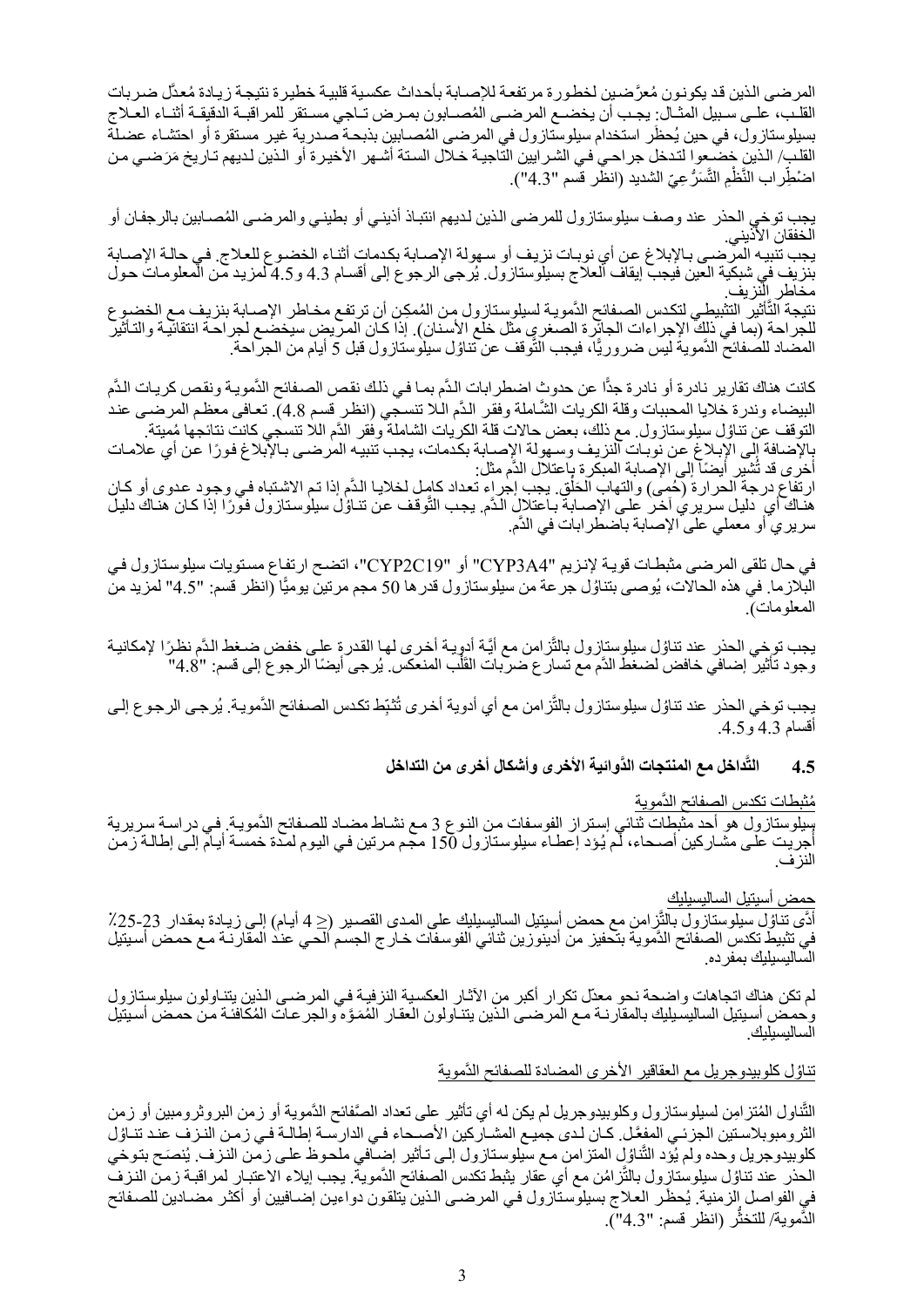لُوحظ وجود مُعدَّل أكبر للنزيف مع الاستخدام المُتزامِن لكلوبيدوجريل وحمض أسيتيل الساليسيليك وسيلوستازول في تجربـة ."CASTLE"

#### مضادات التخثّر التي يتم تناوُلها عن طريق الفم مثل: الوارفارين

في دراسة سريرية أُجريت بإعطاء جرعة واحدة، لم يُلاحَظ حدوث تثبيط لاستقلاب الوارفارين أو وجود تأثير على مُعامِلات النّجلّط (زمن البروثرومبين، زمن الثرومبوبلاستين الجزئي المفعّل، زمن النـزف). مـع ذلك، يُنصَـح بتـوخي الحـذر فـي المرضىي الذين يتلقون سيلوستازول وأي دواء مُضاد للتخثُّر ، كما يجب إجراء مراقبة دائمة لتقليل إمكانية حدوث نزيف. المرضى الذين يتلقون سيلوستازول وأي دواء مُضاد للتخثر، كما يجب إجراء مراقبة دائمة لتقليل إمكانية حدوث نزيف.<br>يُحظَّر العلاج بسيلوستازول في المرضى الذين يتلقون دواءين إضـافيين أو أكثر مضـادين للصـفائح الدَّمويـة/ للتخثُّر قسم: "4.3").

#### مثبطات إنزيم سيتوكروم "P-450"

يتم استقلاب سيلوسـتازول علـي نطـاق واسـع عـن طريـق إنزيمـات السـيتوكروم "P450"، لا سـيّما "CYP3A4" و "219YP2C19" وبدرجة أقل "2YP1A2". يبدو أن المستقلب منزوع الهيدروجين، الذي له قوة في تثبيط تكدس الصـفائح الدَّموية تُـعادِل 4-7 مرات قوة سيلوستازول، يتكوَّن بشكل أساسي عبر إنزيم "CYP3A4". يبدو أن المستقلب "4`-تـرانس-هيدروكسي"، ذا القوة التي تُعادِل خُمْس قوة سيلوستازول، يتكون بشكل أساسي عبر إنزيم "CYP2C19". لذا، فإن العقاقير التي تثبط إنزيم "CYP3A4" (على سبيل المثال: بعض الماكرولايدات، مضـادات الفطريـات من مجموعـة آزول، مثبطـات ֖֖֖֖֖֖֖֖֖֖֚֚֚֚֚֚֚֚֚֚֚֚֚֚֡֬<br>֧֪֪֪֪֝֩ البروتياز) أو إنزيم "CYP2C19" (مثل: مثبطات مضخات البروتون) تُزيد النشاط الدَّوائي الكُلْي وقد يكون لمها القدرة على تعزيـز الآثـار غيـر المرغوبـة لسيلوسـتازول. نتيجـة لـذلك، بالنسـبة للمرضــي الـذين يتنـّـاولون بـالتَّزامن مثبطـات إنـزيم "4A3CYP "أو "19C2CYP "القوية، تكون الجرعة الموصى بها هي 50 مجم مرتين يومي̒ا (انظر قسم: "4.2").

أدَّى تنـاوُل سيلوسـتازول مـع إريثروميسـين (أحـد مثبطـات إنـزيم "CYP3A4") إلـى زيـادة فـي المسـاحة أسـفل المنحنـي لسيلوستازول بنسبة 72٪، مصـحوبة بنسبة 6٪ زيادة في المسـاحة أسفل المنحنـي للمستقلب منزوع الهيدروجين و119٪ زيادة في المساحة أسفل المنحنى للمستقلب "4`ترانس-هيدروكسي". اسـتنادًا إلـى المســاحة أســفل المنحنــى، يزيـد النشــاط الـدَّوائي العــام لسيلوسـتازول بنسـبة 34٪ عنـد تناؤلــه بــالتّزامُن مــع<br>إريثروميسـين ِ إسـتنادًا إلــي هـذه البيانــات، الجرعــة المُوصــى بهـا لسيلوسـتازول هـي َّإريثروميسين وأدوية مماثلة (على سبيل المثال: كلاريثروميسين).

أدَّى تنـاؤل كيتوكونـازول (أحـد مثبطـات إنـزيم "CYP3A4") مـع سيلوسـتازول إلـى زيـادة فـي المسـاحة أسـفل المنحنـى لسيلوستازول بنسبة 117٪، مصحوبة بنسبة 15٪ انخفاض في المساحة أسفل المنحنى للمستقلب منزوع الهيدروجين و87٪ زيادة فـي المسـاحة أسـفل المنحنـي للمسـتقلب "4`تـرانس-هيدروكسـي". اسـتنادًا إلـي المسـاحة أسـفل المنحنـي، يزيد النشـاط الدُّوائي العام لسيلوستازول بنسبة 35٪ عند تناؤله بالتَّزامُن مع كيتوكونازول. استنادًا إلى هذه البيانات، الجرعة المُوصىي بها َّلسيلوستازول هي 50 مجم مرتين يومي̒ا في وجود كيتوكونازول وأدوية مماثلة (على سبيل المثال: أتراكونازول).

أدًى تناوُل سيلوستازول مع ديلتِيازيم (أحد مثبطات إنزيم "CYP3A4") إلى زيادة في المساحة أسفل المنحنى لسيلوستازول بنسبة 44٪، مصحوبة بنسبة 4٪ زيادة في المساحة أسفل المنحنى للمستقلب منزوع الهيدروجين و43٪ زيـادة فـي المسـاحة أسفل المنحنى للمستقلب "4`ترانس-هيدروكسي." استنادًا إلى المساحة أسفل المنحنى، يزيد النشاط الدَّوائي العـام لسيلوستازول بنسبة 19٪ عند تناوُلـه بـالتَّز امُن مـع ديلتِيازِيم.<br>استنادًا إلى هذه البيانات، لا يلزم تعديل الجرعة. َّ

لم يكن لتناؤل جر عة واحدة قدر ها 100 مجم من سيلوستازول مع 240 مللي لتر من عصبير الجريب فروت (أحد مثبطات إنزيم "CYP3A4" المعوي) أي تـأثير ملحوظ علـي الحركيـات الدَّوائيـة لسيلوستازول. استنادًا إلـي هذه البيانـات، لا يلزم تعديل الجر عة. لم يزل وجود تأثير ذي صلة سريرية أمرًا ممكِنًا عند تناوُل كميات أكبر من عصير الجريب فروت.

ادَّى تنـاوُل سيلوسـتازول مـع أوميبـرازول (أحـد مثبطـات إنـزيم "CYP2C19") إلـى زيـادة فـي المسـاحة أسـفل المنحنـى لسيلوستازول بنسبة 22٪، مصحوبة بنسبة 68٪ زيادة في المساحة أسفل المنحنى للمستقلب منزوع الهيدروجين وانخفاض بنسبة 36٪ في المساحة أسفل المنحنى للمستقلب "4`-تر انس-هيدر وكسي". استنادًا إلى المساحة أسفل المنحنى، يزيد النشـاط الدُّوائي العام لسيلوستازول بنسبة 47٪ عند تناوُله بالنَّزامُن مع أوميبر ازول. استنادًا إلى هذه البيانـات، الجرعـة المُوصـى بهـا **ّ** لسيلوستازول هي 50 مجم مرتين يوميًّا في وجود أوميبرازولّ.

### ركائز إنزيم سيتوكروم "-450P"

اتضمح أن سيلوسـتازول يُزيـد المسـاحة أسـفل المنحنـي للوفاسـتاتين (ركيـزة حساسـة لإنــزيم "CYP3A4") وحمـض الهيدروكسي الخاص به بنسبة 70٪. يُنصَح بتوخي الحذر عند تناوُل سيلوستازول بـالتَّزامن مـع ركـائز إنـزيم "CYP3A4" ذات النطاق العلاجي الضيق (على سبيل المثال: سيسابريد، هالوفانترين، بيموزيد، مشتقات الإرجوت).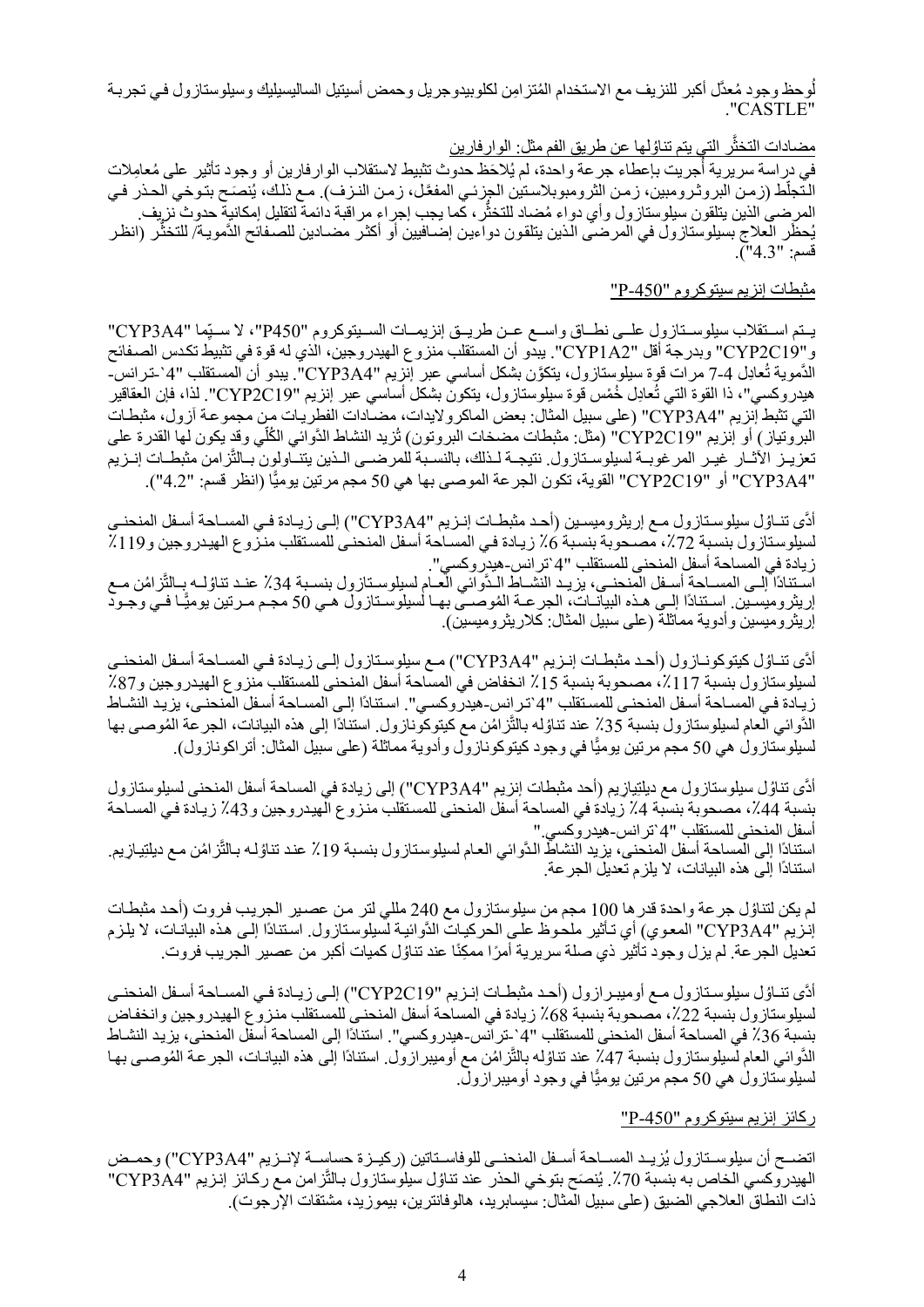َّيُنصَح بتوخي الحذر في حال التّناوُل المُتزامِن مع الستاتينات التي يتم استقلابها عن طريق إنـزيم "CYP3A4"، على سبيل المثال: سيمفاستاتين وأتورفاستاتين ولوفاستاتين.

### محفزات إنزيم سيتوكروم "-450P "

لم يتم تقييم تأثير محفزات "#CYP3A4" و"24P2C19" (مثل: كَرْبامازيبين وفينيتوين وريفامبيسين ونبتـة سـانت جـونز ) على الحركيات الدَّوائية لسيلوستازول. قد يتغير التَّأثير المضـاد للصـفائح الدَّمويـة نظريًّا ويجب مراقبتـه بعنايـة عند تنـاوُل سيلوستازول بالتَّزامن مع محفزات إنزيم "CYP3A4" و"CYP2C19". في التجارب السريرية، خفَّض التَّدخين (الذي يُحفِّز إنزيم "CYP1A2") تركيزات سيلوستازول في البلازما بنسبة 18٪.

#### **التفاعلات الأخرى المحتملة**

يجب توخي الحذر عند تناوُل سيلوستازول بالتَّزامن مع أيَّة أدوٍية أخرى لها القدرة على خفض ضـغط الدَّم نظرًا لإمكانية وجود تأثير ۖ إضـافي خافض لضغط الدَّم مع تسار ع ضربات القَلْب المنعكس.

#### **4.6 َّ الخصوبة والحمل والرضاعة الطبيعية**

الحمل

لا توجد بيانـات كافيـة حـول استخدام سيلوستازول فـي السـيدات الحوامـل. أظهرت الدراسـات التـي أُجريت علـي الحيوانـات حدوث سمية تناسلية (انظر القسم 5.3). تُعد المخاطر المحتملة بالنِّسبة للبشر غير معروفة. يجب عدم استخدام عقار بليتال أثناء الحمل (انظر قسم 4.3).

الرضاعة

تم الإبلاغ عن انتقال سيلوستازول إلى لبن الأم في الدراسات التي أُجريت على الحيوانـات. من غير المعروف مـا إذا كـان َّسيلوستازول يُفرَز في لبن الأمهات من البشر أم لا. نظرًا للتّأثير الضار المُحتَمَل في الأطفال حديثي الولادة الذين يرضعون طبيعيًّا، لا يُوصىي باستخدام عقار بليتال أثناء الرضاعة الطبيعية.

الخصوبة

أضعف سيلوستازول الخصوبة لدى إناث الفئر ان بشكل قابل للارتداد ولكن ليس في الأنواع الأخرى من الحيوانـات (انظر قسم 5.3). الأهمية السريرية غير معروفة.

#### **َّأثيرات في القدرة على القيادة واستخدام الآلات 4.7 الت**

ُسبب سيلوستازول الدوخة ويجب تنبيه المرضى بتوخي الحذر قبل قيادة المركبات أو تشغيل الآلات. قد ي

#### **4.8 الآثار غير المرغوبة**

لقد كانت التفاعلات العكسية الأكثر شيوعًا في التجارب السريرية: الصُداع (في > 30٪)، إسْهال وبر از غير طبيعي (في<br>> 15٪ لكل منهما). لقد كانت هذه التفاعلات عادةً خفيفة أو متوسطة الشِّدة وتم تخفيفها في بعض الأحيان عن طريق خفض الجرعة.

مُدرَج في الجدول أدناه التفاعلات العكسية التي تم الإبلاغ عنها في التجارب السريرية وفي فترة مرحلة ما بعد التسويق.

| $(10/1 \le)$                                | شائعة جدّا            | معدلات النُّكرار مُعرَّفة وفقًا لما يلي: |
|---------------------------------------------|-----------------------|------------------------------------------|
| $(1/10 > 1/100 \leq)$                       | شائعة                 |                                          |
| $(1/100>$ إلى $1/1000\leq$ )                | غير شائعة             |                                          |
| $\cdot (1/1000 > 1/10000 \leq$              | نادر ۃ                |                                          |
| (<1/10000)، غير معروفة (لا يمكن تقدير ها من | نادر ۃ جڈًا           |                                          |
|                                             | واقع البيانات المتاحة |                                          |

تُعتَبَر مُعدَّلات تكرار التفاعلات التي لُوحظت في فترة ما بعد التَّسويق غير معروفة (لا يُمكِن تقدير ها من واقع البيانـات المُتاحة).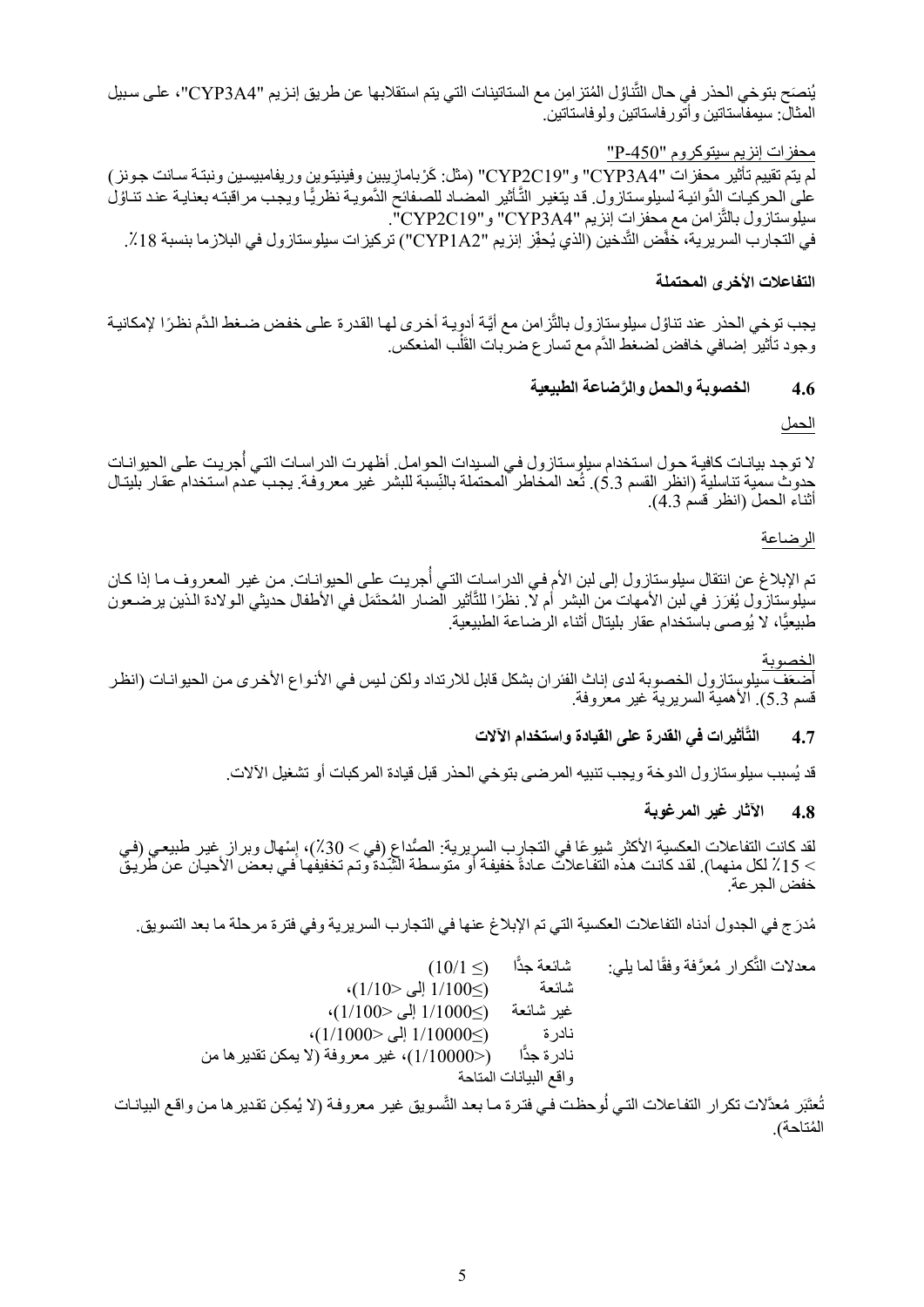| كَدْمَة.                                                                                                                                                                    | شائعة:       | اضـــطرابات الـــدَّم والجهـــاز                                |
|-----------------------------------------------------------------------------------------------------------------------------------------------------------------------------|--------------|-----------------------------------------------------------------|
| فقر الدَّم (أنيميا).                                                                                                                                                        | غير شائعة:   | الليمفاوي.                                                      |
| طول زمن النزف، كثرة الصفائح الدَّموية.                                                                                                                                      | نادرة:       |                                                                 |
| الميل للنزف، نقص الصفائح الدَّمويـة، قلـة خلايـا المحببـات، نـدرة<br>خلايا اِلمحببـات، قلَّـة كرَيَّـاتِ الـدَّم البيْضـاء، قلـة الكريـات الشـاملة،<br>فقر الدَّم اللاتنسجي | غير معروفة:  |                                                                 |
| تفاعلات حساسية.                                                                                                                                                             | غير شائعة:   | اضطرابات الجهاز المناعي                                         |
| وذمة (طرفية، بالوجه).<br>فقدان الشهية                                                                                                                                       | شائعة:       | اضـــطرابات التغذيـــة والتمثيــل<br>الغذائي (الاستقلاب/ الأيض) |
| فرط سكر الدَّم، مرض السُّكَّرِي.                                                                                                                                            | غير شائعة:   |                                                                 |
| قلق.                                                                                                                                                                        | غير شائعة:   | الاضطرابات النفسية                                              |
| صداع.                                                                                                                                                                       | شائعة جدًّا: | اضطرابات الجهاز العصبي                                          |
| دوار.                                                                                                                                                                       | شانعة:       |                                                                 |
| أَرَق، أحلام غير طبيعية <sub>.</sub>                                                                                                                                        | غير شائعة:   |                                                                 |
| شلل جزئي، تدنَّي الإحساس.                                                                                                                                                   | غير معروفة:  |                                                                 |
| التهاب المُلْتَحِمَة.                                                                                                                                                       | غير معروفة:  | اضطرابات العين                                                  |
| طنين بالأذن                                                                                                                                                                 | غير معروفة:  | اضطرابات الأذن والأذن الداخلية                                  |
| خَفَقان، تسار ع ضربات القَلْب، ذبحـة صـدرية، اضـطرابات النَّظْم<br>القلبي، انْقِباضَات بطينية خارِجَة.                                                                      | شائعة:       | اضطرابات القلب                                                  |
| احْتِشاء عَضَلَة القَلْب، رجفان أذيني، فشل القلب الاحتقاني، تسرُّ ع<br>ضربات القَلْب فوق البطيني، تسرُّ ع ضربات القَلْب البطيني، غشي<br>(إغماء).                            | غير شانعة:   |                                                                 |
| نزيف بالعين، رعاف، نزيف الجهاز الهضمي، نزيف غير مُحَدد،<br>انخفاض ضغط الدَّم الانتصابي.                                                                                     | غير شانعة:   | اضطرابات الأوعية الدَّموية                                      |
| هبَّات ساخنة، ارتفاع ضغط الدَّم، انخفاض ضغط الدَّم،<br>نزيف بـالمخ، نزيـف بالرئــة، نزيـف عضـلي، نزيـف بالجهـاز<br>التَّنفسي، نزيف أسفل الجلد.                              | غير معروفة:  |                                                                 |
| التهاب الأنف، التهاب الحلق.                                                                                                                                                 | شائعة:       | اضطرابات الجهاز التنفسي،                                        |
| ضيق التَّنفس، الالتهاب الرئوي، سُعال.                                                                                                                                       | غير شانعة:   | والصدر والمنصفي.                                                |
| الالتهاب الرئوي الخلالي.                                                                                                                                                    | غير معروفة:  |                                                                 |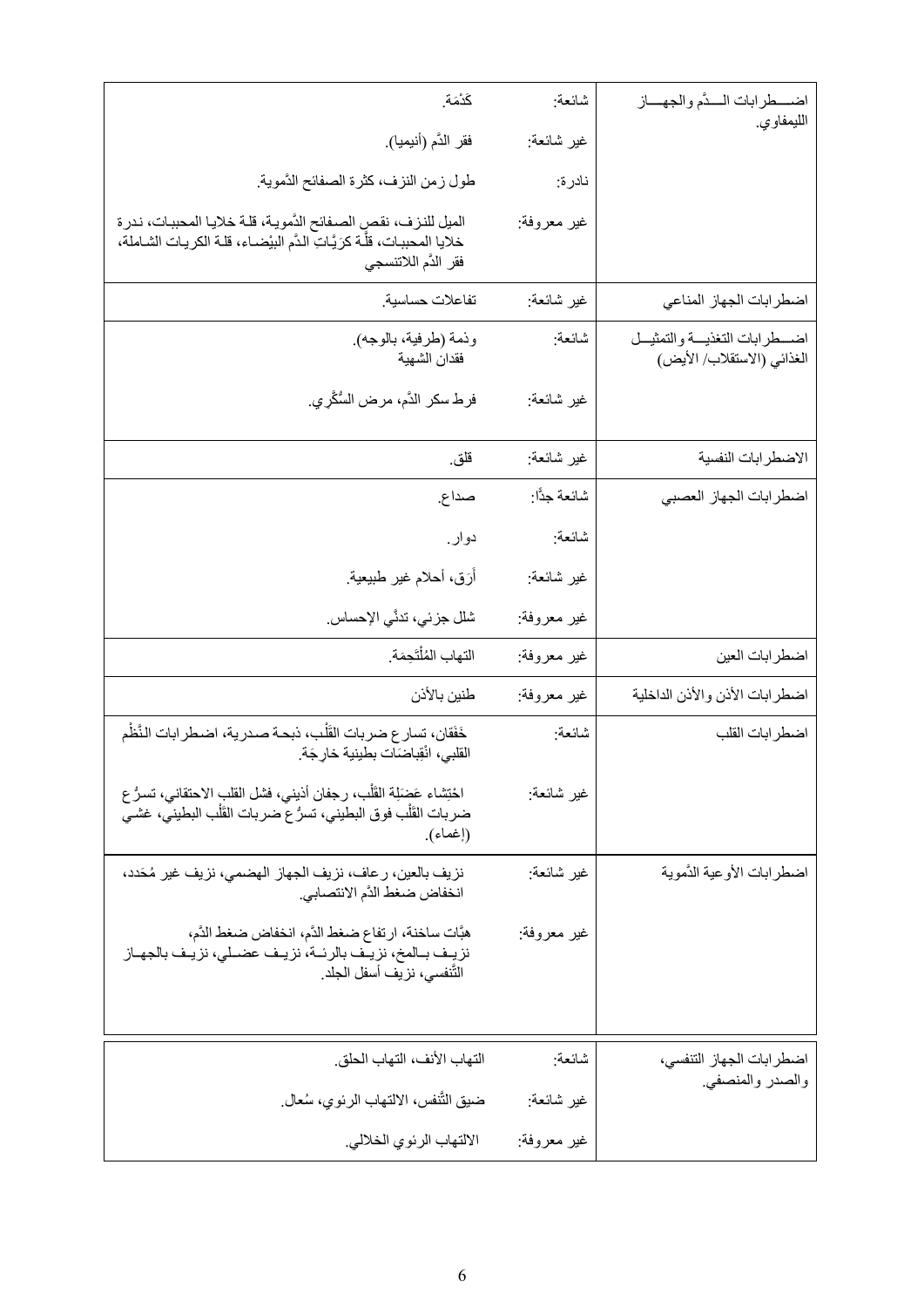| اضطرابات الجهاز الهضمي                      | شائعة جدًّا: | إسهال، براز غير طبيعي.                                                                     |
|---------------------------------------------|--------------|--------------------------------------------------------------------------------------------|
|                                             | شائعة:       | غثيان وقيء، عُسْر المَهضْم، انتفاخ البطن بالغازات، ألم بالبطن <sub>.</sub>                 |
|                                             | غير شائعة:   | التهاب المعدة                                                                              |
| اضطرابات الكبد والقنوات المرارية            | غير معروفة:  | التهاب الكبد، نتائج غير طبيعية لاختبارات وظائف الكبد، يرقان.                               |
| اضطرابات الجلد ونسيج أسفل الجلد             | شائعة:       | طفح جلدي، حكة.                                                                             |
|                                             | غير معروفة:  | أكزيما، طفح جلدي، متلازمة ستيفنز جونسون، انحلال البشرة<br>النخري التَّسَمُّمِيّ، أرتكاريا. |
| اضطرابات العضلات والنسيج<br>الضام، والعظام. | شائعة:       | ألم عضلي.                                                                                  |
| اضطرابات الكلي والمسالك البولية             | نادرة:       | فشل كلوي، قصور في وظائف الكُلي.                                                            |
|                                             | غير معروفة:  | بيلة دموية، تَبْوال (زيادة تكرار التبوُّل).                                                |
| اضطرابات عامة وتلك المتعلقة                 | شائعة:       | ألم بالصدر، وهن.                                                                           |
| بموضع التناول                               | غير شائعة:   | قشعريرة، الشعور بالضيق (النوعُك).                                                          |
|                                             | غير معروفة:  | ارتفاع درجة الحرارة (حُمي)، ألم.                                                           |
| الفحوصات                                    | غير معروفة:  | زيادة مستوى حمض اليوريك، زيادة مستويات اليوريا والكرياتينين<br>بالدّم.                     |

لُوحظ وجود زيادة في معدّل تكرار الخفقان والوذمـة الطرفيـة عند تنـاؤل سيلوستازول بمصـاحبة موسـعات الأوعيـة الدَّمويـة ا<br>ا التي تُسبب تسار ع ضربات القَلْب المنعكس، على سبيل المثال: حاصر ات قنوات الكالسيوم من نو ع ديهيدر وبير يدين. َل

الحدث العكسي الوحيد الذي أدًى إلى إيقاف العلاج في≥ 3٪ من المرضـى الذين عُولجـوا بسيلوسـتازول هـو الصُداع. تضمنَّت الأسباب الأخرى الشائعة لإيقاف العلاج: الخفقان والإسهال (كلاهما بنسبة 1.1٪).

َّسيلوستازول في حد ذاته قد يحمل خطورة مرتفعة للإصـابة بنزيف وهذه الخطورة قد يتم تعزيزها بالتّناؤل المُتزامِن لأي دواء آخر له هذا المفعول.

قد تكون خطورة الإصابة بنزيف داخل العين أكبر في المرضى المُصابين بمرض السُّكَّرِيّ.

تم اكتشاف وجود زيادة في مُعدَّل تكر ار الإِسْهال والخفقان في المرضىي الذين تتجاوز أعمار هم 70 عامًا.

# **َه بها ُ الإبلاغ عن الآثار الجانبية المشتب**

يُعد من الهام الإبلاغ عن الآثار الجانبية المُشتبَه بها بعد ترخيص المُنتَج الذَّوائي. فهذا يسمح بالمراقبة المستمرة لتوازن فوائد ومخاطر المُنتَج الدَّوائي. يُطلب من متخصصي الر عاية الصحية الإبلاغ عن أي آثار جانبية مُشتَبه بها عبر . pv.center@eda.moph.gov.eg

## **4.9 َّ الجرعة الزائدة**

المعلومات الخاصَّة بالجر عة الزائدة الحادة فِي البشر محدودة. يُتوقَّع أن تكون العلامات والأعراض: صُداعًا شديدًا، إِسْهالًا، تسار ع ضربات القَلْب وربما اضطرابات النَّظْم القلبي. َل

يجب وضع المرضىي تحت الملاحظة وإعطاؤهم العلاج الداعم. يجب إفراغ المعدة عن طريق تحفيز القيء أو غسيل المعدة، حسب الاقتضاء.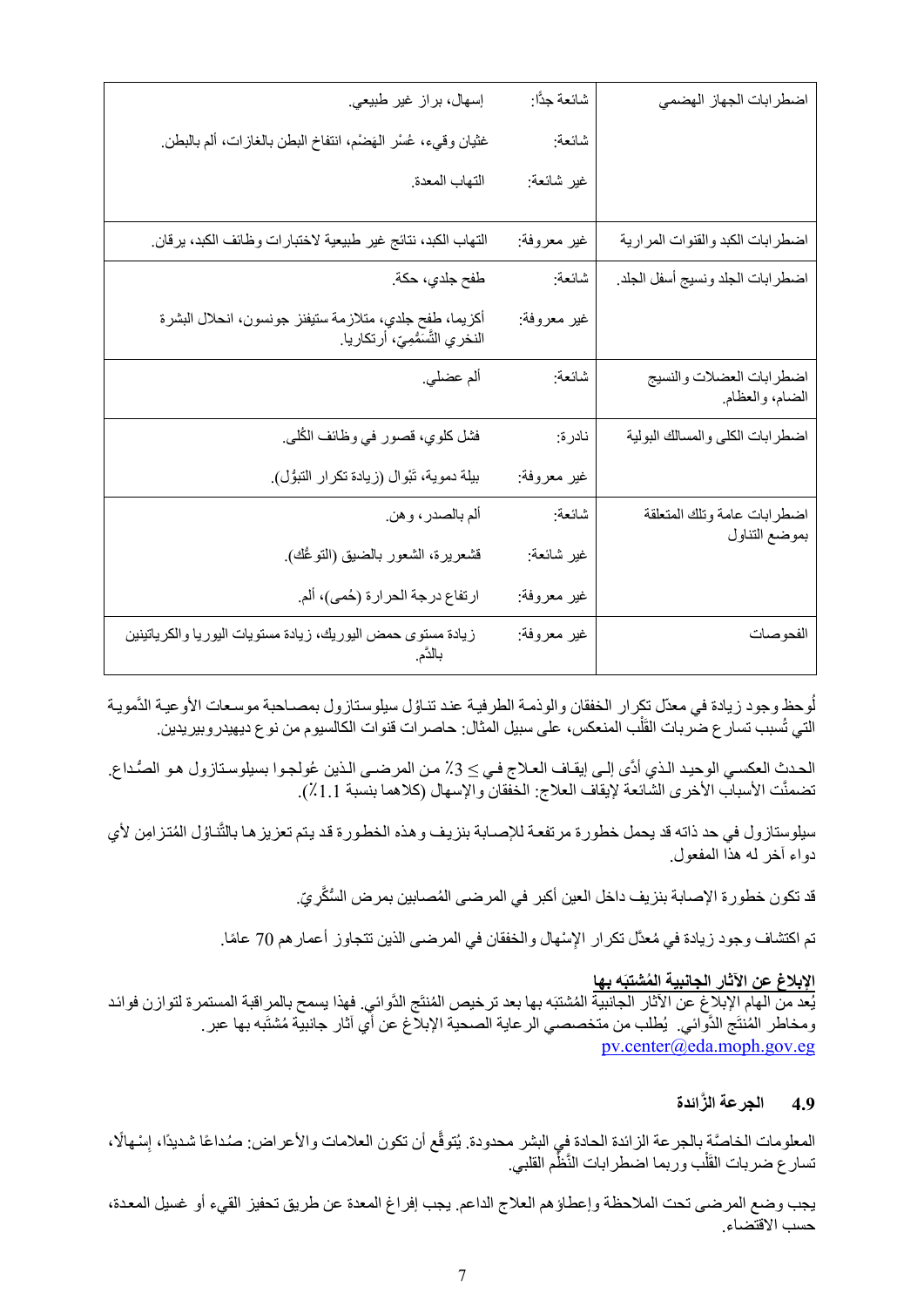#### **.5 َّ الخصائص الدوائية**

#### **5.1 َّ خصائص الديناميكيات الدوائية**

مجموعة الدَّواء العلاجية: الأدوية المانعة للتخثَّر، مثبط تكدس الصفائح الدَّموية باستثناء هيبارين، كود التَّصنيف التَّشريحي B01A C :(ATC) الكيميائي العلاجي

من واقع البيانات الناشئة عن تسع دراسات مُضبطة بعقار مُمَوَّه (حيث تعرَّض 1634 مريضًا لسيلوستازول)، اتضـح ان<br>سيلوستازول يُحسِّن القدرة على ممارسة التمـارين وفقًا لمـا قررتـه التغيُّرات فـي مسـافة العَرَج المطلقة أو المسـاف للمشي ومسافة العَرَج الأوَّلية أو مسافة المشي بدون ألم عند إجراء اختبار عليَّ جهاز المشييّ بعد 24 أسبوعًا من العلاج، أدَّى تَتَاوُل سيلوٍستازول 100 مجم مرتين في اليوم إلى زيادة في متوسط مسافة العَرَج المطلقة تراوحت بين 60.4 و 129.1 متر ، في حين أدَّى إلى زيادة في متوسط مسأفة العَرَج الأوَّلية تراوحت بين 47.3 و93.6 متر .

أشار تحليل تجميعي استنادًا إلى متوسط الاختلافات في الوزن عبر التسع دراسات إلى أنـه كـان هنـاك تحسُّن عـام ومُطلَق ملحوظ بعد بدء الدراسة بمقدار 42 ًمترا في المسافة القصوى للمشي بالنسبة للعلاج بسيلوستازول 100 مجم مرتين في اليوم أكثر من التحسن الذي لوحظ عند الخضوع للعلاج بالعقار المُمَوَّه. يقابل هذا التحسُّن النسبي بنسبة 100٪ أكثر من العقار المُمَوَّه. بدى أن هذا التَّأْثير أقل في مرضىى السُّكَّرِ ي عنه في غير المُصـابين بمرض السُّكَّرِ ي.

ُاظهرت الدراسات التي أجريت على الحيوانات أن سيلوستازول له آثـار مُوسِّعة للشَّعب الهوائيـة وِاتضـح هذا فـي الدراسـات ֺ<u>֓</u> الصغيرة التي أُجريت ۖعلى الرجال؛ حيث تم قياس تدفُّق الدَّم في الكاحل عن طريق مخطـاط التَّحَجُم بقياس الإجهاد. يثبط سيلوستازول أيضًا انتشار خلايا العضـلات الملسـاء فـي الجرذانِ وخلايـا العضـلات الملسـاء البشرية فـي المُختَبَر ، كمـا يثبط الاستجابة المتمثلة في إفارز الصفائح الدَّموية لعامل النمو المُشتَّق من الصفائح الدَّموية وعامل الصفيحات 4 "PF-4" في الصفائح الدَّموية لدى البشر ِ

أظهرت الدراسات التي أُجريت علـى الحيوانـات وعلـى البشر (داخل الجسم الحـي وخارجـه) أن سيلوستازول يُسبب تثبيطًـا قابلًا للارتداد لتكدس الصفائح الدَّموية. يكون التثبيط فعَّالًا ضد مجموعة من عوامل التكدُّس (بما في ذلك إجهاد القص، حمض الأراكيدونيك، الكولاجين، أدينوزين ثنائي الفوسفات والأدرينالين)؛ في البشر ، يستمر التثبيط حتى 12 سـاعة، وعند التوقّف عن تناوُل سيلوستازول يحدث التكدُّس خلال 48-96 سـاعة، بدون حدوث فرط ارتدادي في تكدُّس الصـفيحات. تم فحص التأثيرات على الدهون الجائلة في البلازما في المرضـى الذين تنـاولوا عقار بليتال. بعد 12 أسبوعًا، بالمقارنـة مـع العقار المُمَوَّه، أدَّى عقار بليتال 100 مجم مرتين في اليوم إلى انخفاض في الدهون الثلاثية قدره 0.33 مللي مول/ لتر (٪15) وزيادة في كوليسترول البروتين الدهني عالي الكثافة قدرها 0.10 مللي مول/ لتر (٪10).

ُأُجريت دراسـة عشـوائية، مزدوجـة التعميـة، مُضـبطة بعقـار مُمَـوَّه، مـن المرحلـة الرابعـة؛ لتقيـيم الأثـار طويلـة الأمـد لسيلوستازول، مع التركيز على الوفيات والأمان. إجمالًا، عُولِج 1439 مريَّضًا مُصـابًا بِعَرَج مُتقطَّع ولـيس لديه فشل قلبـي<br>بسيلوستازول أو العقار المُمَوَّه لمدة تصل إلى ثلاث سنوات.<br>فيما يتعلَّق بالوفيات، مُعدَّل الوفيات وف بوسيط زمني لتناوُل عقار الدراسة 18 شهرًا بلغ 5.6٪ (95٪ نطاق الثقة، 2.8 إلى 8.4٪) عند تناوُل سيلوستازول و<br>6.8٪ (95٪ نطاق الثقة، 1.9 إلى 1.5٪) عند تناوُل العقار المُمَوَّه. لم يثر العلاج طويل الأمد بسيلوستازول المخاوف المتعلقة بالأمان.

# **َّة 5.2 َّ خصائص الحركيات الدوائي**

بعد تناؤل جر عات متعددة من سيلوستازول 100 مجم مرتين يوميًا في المرضى المُصابين بمرض و عائي طرفي، يتم تحقيق حالة الاستقرار خلال 4 أيام.

تكون زيادة تركيز الذروة لسيلوستازول ومُستقلباته الرئيسية في الدورة الدمويـة أقل مـن الوضـع عند زيـادة الجرعـات بالتَّناسُّب. مع ذلك، المساحة أسفل المنحنى لسيلوستازول ومُستقلباته ترتفع بالتَّناسُّب مـع الجرعـة تقريبًـا. يبلـغ العمـر النصـفي َّللإزالـة الظـاهرة لسيلوسـتازول 10.5 سـاعة. هنـاك مُسـتقلبان رئيسـيان، منـزوع الهيـدروجين و"4 تـرانس-هيدروكسـي لسيلوستازول، كلاهما لهمـا أعمـار نصـفية ظـاهرة مماثلـة. يعتبـر المُستقلب منـزوع الهيـدروجين نشـط وأقوى 4-7 مـرات كمضاد لتكدُّس الصفائح عن المُركَّب رئيسي، أما مُستقلب "4`- ترانس-هيدروكسي"، فيعتبر نشط بمقدار الخُمس. تركيزات مُستقلبات منزوع الهيدروجين و"4`ترانس-هيدروكسي" في البلازما (حسب قياس المسـاحة أسـفل المنحنـى) تبلـغ نحـو 41٪ و٪12 من تركيزات سيلوستازول.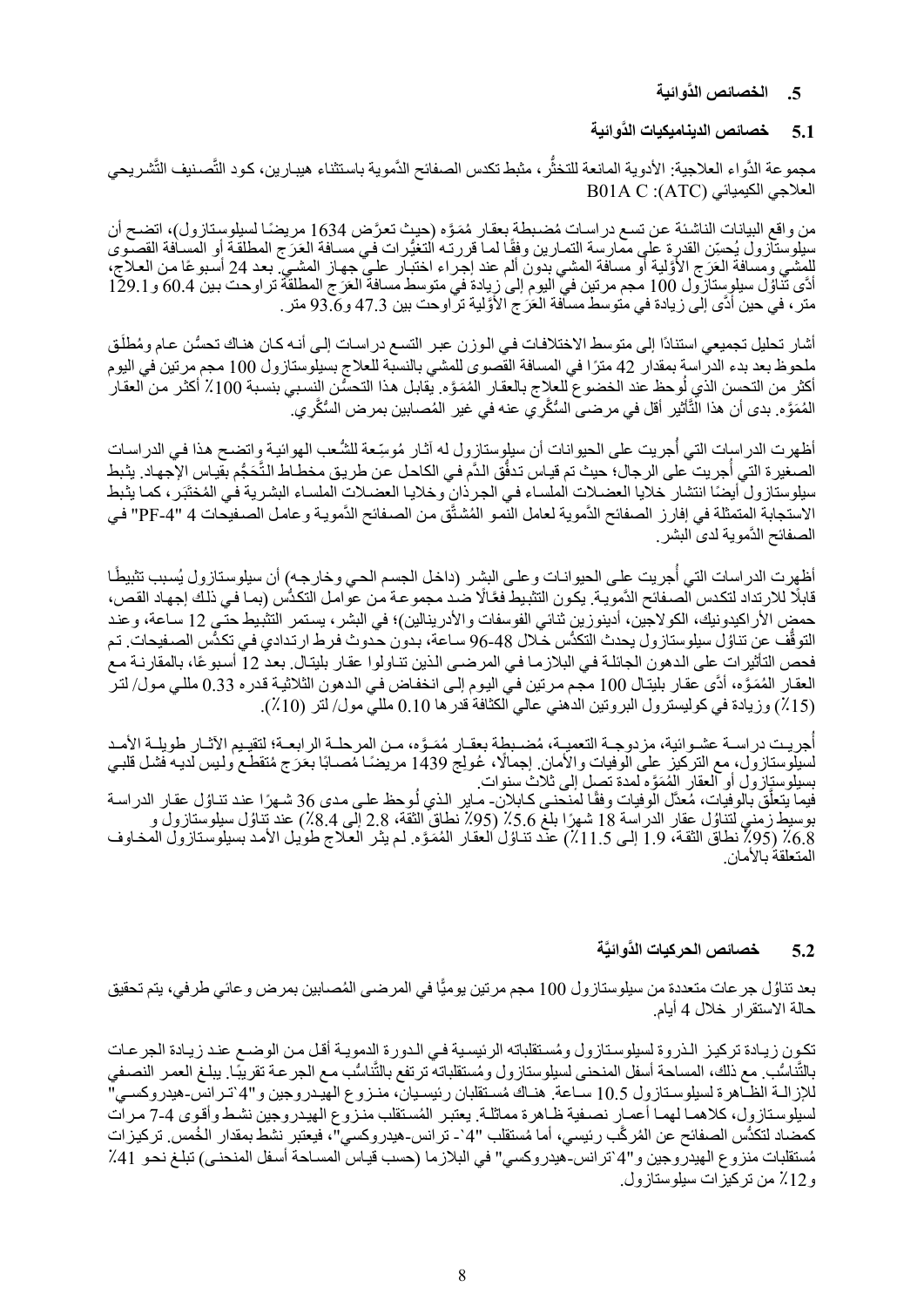نتم إزالة سيلوستازول غالبًا عن طريق الاستقلاب ويتم التَّخلص من المُستقلبات لاحقًا عن طريق البول. َّالنظير الإنزيمي الرئيسي المشارك في استقلابه هو سيتوكروم "CYP3A4" "CYP2C19"، بدرجة أقل، "CYP2C19"، وإلى حد أقل "2A1CYP".

الطريقة الرئيسية للإزالة هي عن طريق البول (74٪) مع التَّخلصِ من الكمية المتبقية في البراز . توجد كمية لا يُمكِن قياسـها من سيلوستازول يتم التَّخلصُ منها دونٍ تغيير فيُ البولْ، ويتم التخلَّص من أقل من 2٪ من الجر عة في هيئـة مُستقلَب منـزوع الهيدروجين- سيلوسـتازول. يـتم الـتخلّص مـن نحـو 30٪ مـن الجرعـة التـي تـم تناوُلهـا فـي البـول فـي هيئـة "4`تـرانس-هيدر وكسي". يتم التخلُّص من الكمية المتبقية في هيئة مستقلبات، لا يتجاوز أي منها 5٪ من إجمالي الكمية التي يتم التخلُّص منها.

يرنبط سيلوسـتازول بـالبروتين بنسـبة 95-98٪، غالبًـا بـالألبومين. المُسـتقلَب منـزوع الـهيـدروجين والمُسـتقلَب "4`تـرانس-هيدروكسي" يرتبطان بالبروتين بنسبة 97.4٪ و66٪ على الثَّوالي.

> لا يُوجَد دليل على أن سيلوستازول يُحفِّز الإنزيمات الكبدية الميكروسومية. .<br>ا

لم تتأثر الحركيات الدُّوائية لسيلوستازول ومُستقلباته بشكل ملحوظ بالسن أو الجنس في المشـاركين الأصـحاء الذين تتراوح أعمار هم بين 50 و80 عامًا.

في المشاركين المُصابين بقصور شديد في وظائف الكُلى، نسبة الجزء الخالي من سيلوستازول أكبر بنسبة 27٪ وكان كل من تركيز الذروة والمسـاحة أسـفل المنحنـّي أقل بنسـبة 29٪ و39٪ علـي التَّوالي من المشـاركين الذين لديهم وظـائف الكُلـي َّطبيعية. لقد كان تركيز الذروة والمساحة أسفل المنحنبي للمُستقلب منزوع المهيدروجين أقل بنسبة 41٪ و47٪ على التّوالي في المشاركين المُصابين بقصور شديد في وظائف الكُلّي بالمقارنة مع المشـاركين الذين لديهم وظـائف الكُلـي طبيعيـة. وكان تركيز الذروة والمساحة أسفل المنحني لُّمستقلب سيلوستازول "4`-ترانس-هيدروكسي" أكبر بنسبة 173٪ و209٪ في المشاركين المُصابين بفشل كُلوي شديد. يجب عدم إعطـاء هذا الدَّواء للمرضـى الذين لديهم تصـفية الكريـاتينين < 25 مللـي لتر/دقيقة (انظر قسم "4.3").

لا توجد بيانات في المرضى المُصابين بفشل متوسط إلى شديد في وظائف الكبد ونظرًا إلى أن سيلوستازول يتم استقلابه بشكل مُكثَّف عن طريق إنزيمات الكبد، فيجب عدم استخدام الدَّواء في هؤلاء المرضـى (انظر قسم "4.3").

#### **5.3 بيانات الأمان بالمرحلة قبل السريرية**

يُعَدِ سيلوستازول والعديد من مستقلباته مثبطات لننائي إستراز الفوسفات من النوع 3 والذي يثبط تراجع أحادي فسفات الأدينوزين الحلقي، مما يُؤدي إلى زيـادة أحـادي فسفات الأدينـوزين الحلقي فـي مجموعـة متنوعـة من الأنسـجة بمـا فـي ذلك الصفائح الدَّمويـة والأوعيـة الدَّمويـة. كمـا هو الحـال مـع أدويـة التَّقلص العضـلـي ومُوسِّعات الأوعيـة، أدى سيلوسـتازول إلـي إصابات قلبية وعائية في الكلاب. لم تتم ملاحظة هذه الإصابات في الجرِذان أو القردة وتُعتَبَر خاصَّة بأنواع مُحَددة. لم يُظهِر بحث فترة QTc ُ في الكلاب والقردة أي إطالة بعد إعطاء سيلوستازول أو مستقلباته.

لقد كانت الدراسات التي أجريت على الطفرات الجينية سلبية في تطفر الجين البكتيري، إصـلاح الحمض النووي الريبـي منزوع الأكسجين البكتيري، تطفر الجين الخلوي في الثدييات وتشو هات كروموسومية بالنخـاع العظمـي داخل الجسم الحيّ للفئر ا*نّ. في الاختبارات المعملية* على خلايا مبيض المهامستر الصيني، أدَّى سيلوستازول إلى زيـادة ضـعيفة ولكن مُهِمـة فـي<br>معدل تشوه الكروموسومات.

لم يُلاحَظ وجود نتائج غير مُعتادة خاصَّة بالأورام في دراسات السرطنة التي استمرت لمدة عـامين فـي الجرذان وبجر عـات فموية (مخلوطة بالطعام) تصل إلى 500 مجم/كجم/ يوم، وفي الفئران بجرعات تصل إلى 1000 مجم/ كجم/ يوم.

في الجرذان التي تتلقى جر عات أثنـاء الحَمْل، انخفضت أوزان الأجنـة. بالإضـافة إلـي ذلك، لُوحظ وجود زيـادة فـي الأجنـة في الجرذان التي تتلقى جر عـات أثنـاء الحَمْـل، انخفضـت أوز ان الأجنـة. بالإضـافة إلـى ذلك، لـوحظ وجـود زيـادة فـي الأجنـة<br>المُصـابة بتشو هات خارجية وبـاطنية وبـالهيكل العظمي عند تلقي مستويات مرتفعة من الجر عات. عند تلقي م ُ

ثبَّط سيلوستازول نضج البويضات لدى الفئر ان داخل المُختَبَر ، وسبب في إناث الفئر ان ضعفًا في الخصوبة قابلًا للارتداد. لم يُلاحَظ وجود تأثير على الخصوبة في الجرذان أو في سلالات الثدييات العليا غير البشرية. دلالـة ذلك بالنسبة للبشر غير معروفة.